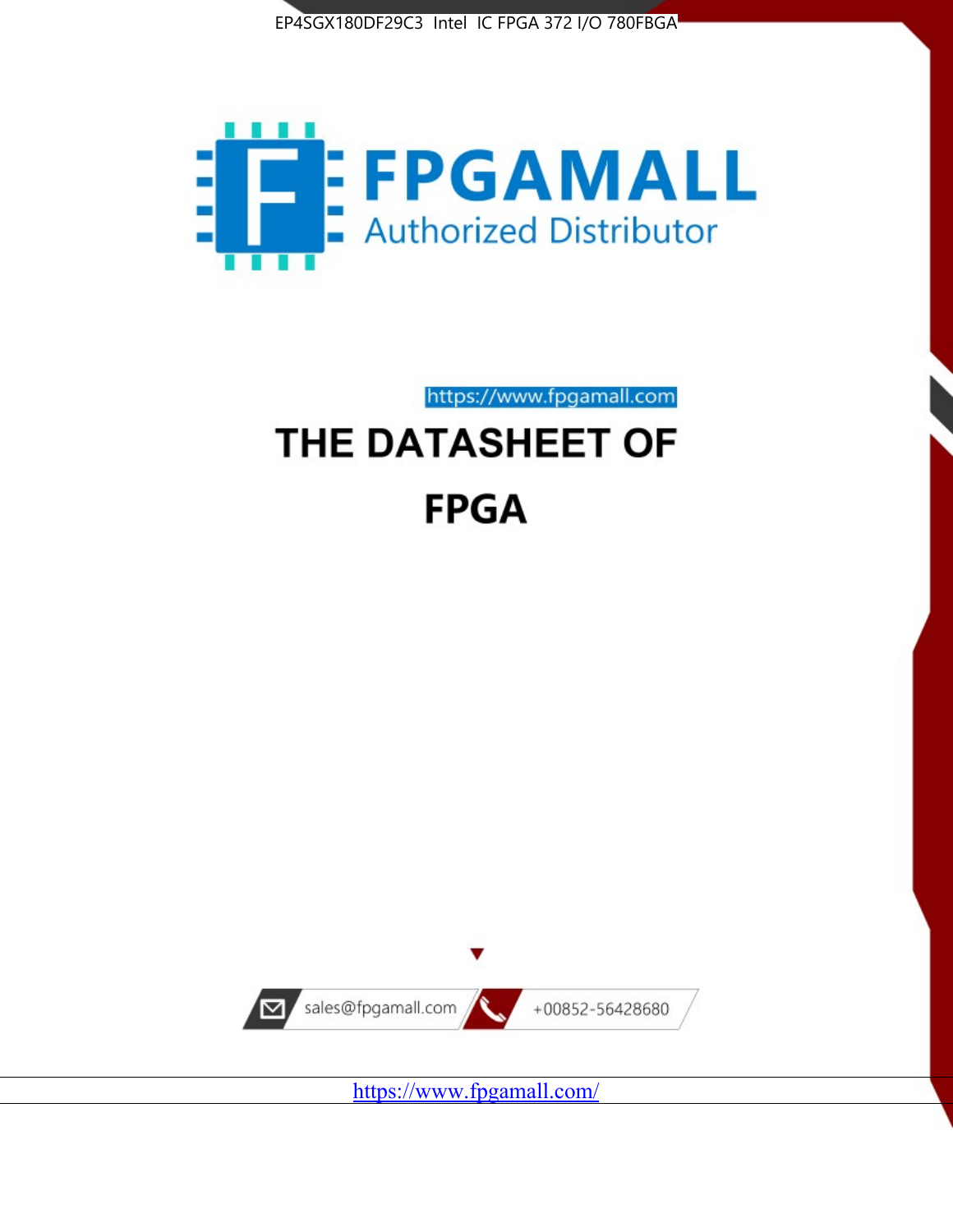EP4SGX180DF29C3 Intel IC FPGA 372 I/O 780FBGA



**SIV51001-3.5**

Altera® Stratix® IV FPGAs deliver a breakthrough level of system bandwidth and power efficiency for high-end applications, allowing you to innovate without compromise. Stratix IV FPGAs are based on the Taiwan Semiconductor Manufacturing Company (TSMC) 40-nm process technology and surpass all other high-end FPGAs, with the highest logic density, most transceivers, and lowest power requirements.

The Stratix IV device family contains three optimized variants to meet different application requirements:

- Stratix IV E (Enhanced) FPGAs—up to 813,050 logic elements (LEs), 33,294 kilobits (Kb) RAM, and 1,288 18 x 18 bit multipliers
- Stratix IV GX transceiver FPGAs—up to 531,200 LEs, 27,376 Kb RAM, 1,288 18 x 18-bit multipliers, and 48 full-duplex clock data recovery (CDR)-based transceivers at up to 8.5 Gbps
- Stratix IV GT—up to 531,200 LEs, 27,376 Kb RAM, 1,288 18 x 18-bit multipliers, and 48 full-duplex CDR-based transceivers at up to 11.3 Gbps

The complete Altera high-end solution includes the lowest risk, lowest total cost path to volume using HardCopy® IV ASICs for all the family variants, a comprehensive portfolio of application solutions customized for end-markets, and the industry leading Quartus® II software to increase productivity and performance.

f For information about upcoming Stratix IV device features, refer to the *[Upcoming](http://www.altera.com/literature/hb/stratix-iv/uf01001.pdf?GSA_pos=2&WT.oss_r=1&WT.oss=upcoming)  [Stratix IV Device Features](http://www.altera.com/literature/hb/stratix-iv/uf01001.pdf?GSA_pos=2&WT.oss_r=1&WT.oss=upcoming)* document.

f For information about changes to the currently published *Stratix IV Device Handbook*, refer to the *[Addendum to the Stratix IV Device Handbook](http://www.altera.com/literature/hb/stratix-iv/stx4_siv54002.pdf)* chapter.

This chapter contains the following sections:

- "Feature Summary" on page 1–2
- "Architecture Features" on page 1–6
- "Integrated Software Platform" on page 1–19
- "Ordering Information" on page 1–19

@2016 Altera Corporation. All rights reserved. ALTERA, ARRIA, CYCLONE, HARDCOPY, MAX, MEGACORE, NIOS, QUARTUS and STRATIX words and logos are trademarks of Altera Corporation and registered in the U.S. Patent and Trademark



Stratix IV Device Handbook Volume 1 January 2016

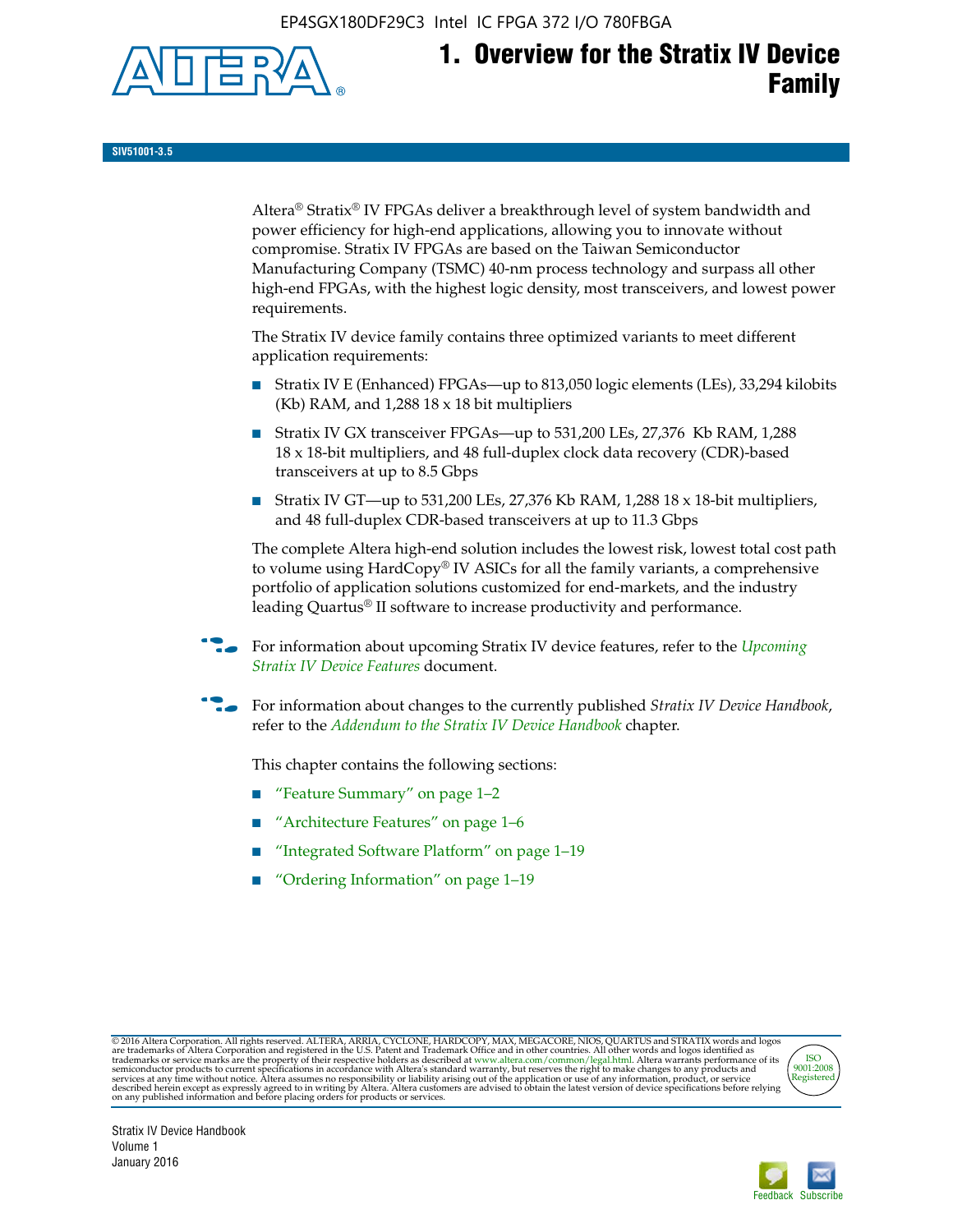# **Feature Summary**

The following list summarizes the Stratix IV device family features:

- Up to 48 full-duplex CDR-based transceivers in Stratix IV GX and GT devices supporting data rates up to 8.5 Gbps and 11.3 Gbps, respectively
- Dedicated circuitry to support physical layer functionality for popular serial protocols, such as PCI Express (PCIe) (PIPE) Gen1 and Gen2, Gbps Ethernet (GbE), Serial RapidIO, SONET/SDH, XAUI/HiGig, (OIF) CEI-6G, SD/HD/3G-SDI, Fibre Channel, SFI-5, and Interlaken
- Complete PCIe protocol solution with embedded PCIe hard IP blocks that implement PHY-MAC layer, Data Link layer, and Transaction layer functionality

**For more information, refer to the** *[IP Compiler for PCI Express User Guide](http://www.altera.com/literature/ug/ug_pci_express.pdf)***.** 

- Programmable transmitter pre-emphasis and receiver equalization circuitry to compensate for frequency-dependent losses in the physical medium
- Typical physical medium attachment (PMA) power consumption of 100 mW at 3.125 Gbps and 135 mW at 6.375 Gbps per channel
- 72,600 to 813,050 equivalent LEs per device
- 7,370 to 33,294 Kb of enhanced TriMatrix memory consisting of three RAM block sizes to implement true dual-port memory and FIFO buffers
- High-speed digital signal processing (DSP) blocks configurable as 9 x 9-bit,  $12 \times 12$ -bit,  $18 \times 18$ -bit, and  $36 \times 36$ -bit full-precision multipliers at up to 600 MHz
- Up to 16 global clocks (GCLK), 88 regional clocks (RCLK), and 132 periphery clocks (PCLK) per device
- Programmable power technology that minimizes power while maximizing device performance
- Up to 1,120 user I/O pins arranged in 24 modular I/O banks that support a wide range of single-ended and differential I/O standards
- Support for high-speed external memory interfaces including DDR, DDR2, DDR3 SDRAM, RLDRAM II, QDR II, and QDR II+ SRAM on up to 24 modular I/O banks
- High-speed LVDS I/O support with serializer/deserializer (SERDES), dynamic phase alignment (DPA), and soft-CDR circuitry at data rates up to 1.6 Gbps
- Support for source-synchronous bus standards, including SGMII, GbE, SPI-4 Phase 2 (POS-PHY Level 4), SFI-4.1, XSBI, UTOPIA IV, NPSI, and CSIX-L1
- Pinouts for Stratix IV E devices designed to allow migration of designs from Stratix III to Stratix IV E with minimal PCB impact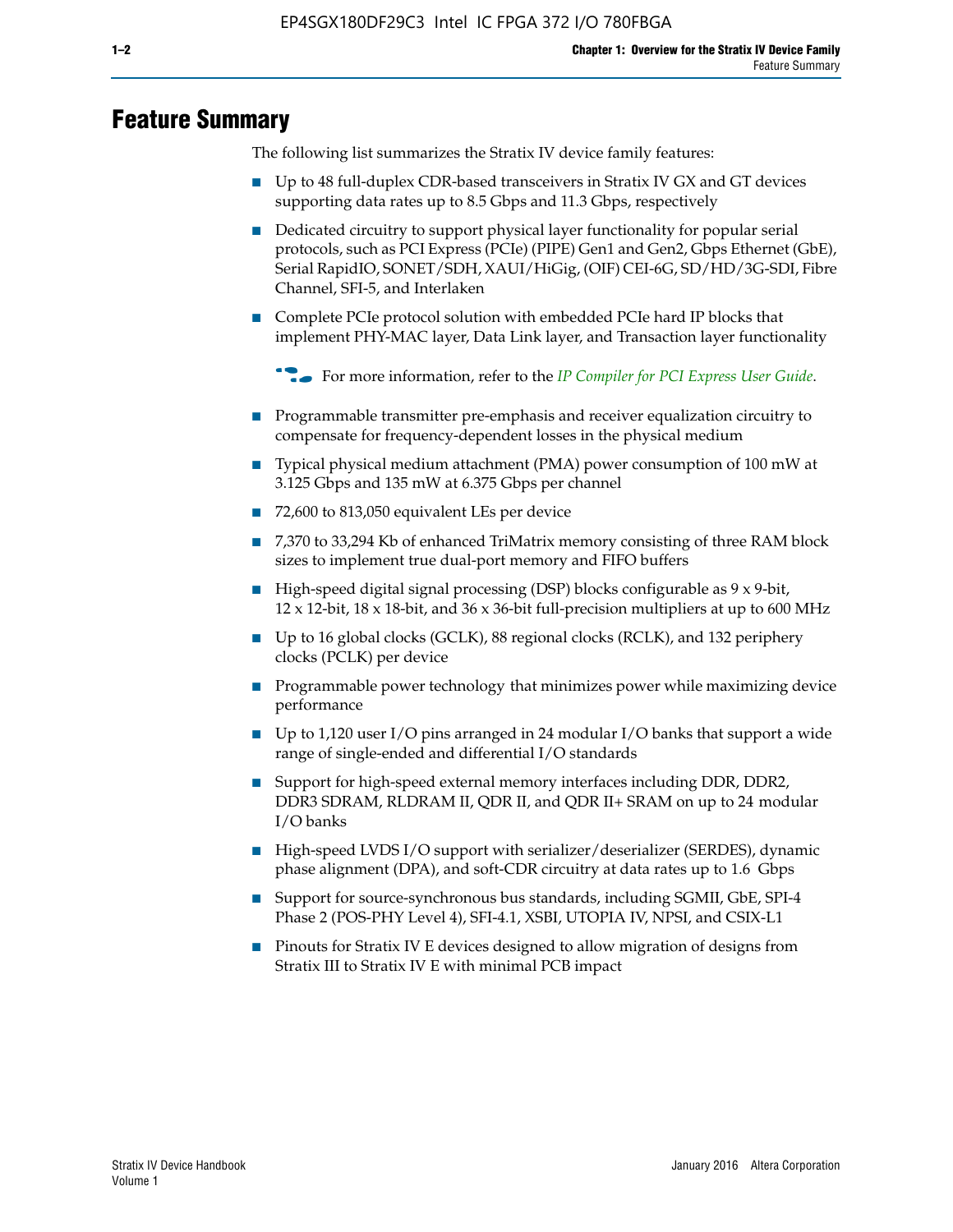# **Stratix IV GX Devices**

Stratix IV GX devices provide up to 48 full-duplex CDR-based transceiver channels per device:

- Thirty-two out of the 48 transceiver channels have dedicated physical coding sublayer (PCS) and physical medium attachment (PMA) circuitry and support data rates between 600 Mbps and 8.5 Gbps
- The remaining 16 transceiver channels have dedicated PMA-only circuitry and support data rates between 600 Mbps and 6.5 Gbps
- **1 The actual number of transceiver channels per device varies with device selection. For** more information about the exact transceiver count in each device, refer to Table 1–1 on page 1–11.
- 1 For more information about transceiver architecture, refer to the *[Transceiver](http://www.altera.com/literature/hb/stratix-iv/stx4_siv52001.pdf)  [Architecture in Stratix IV Devices](http://www.altera.com/literature/hb/stratix-iv/stx4_siv52001.pdf)* chapter.

Figure 1–1 shows a high-level Stratix IV GX chip view.

#### **Figure 1–1. Stratix IV GX Chip View** *(1)*



#### **Note to Figure 1–1:**

(1) Resource counts vary with device selection, package selection, or both.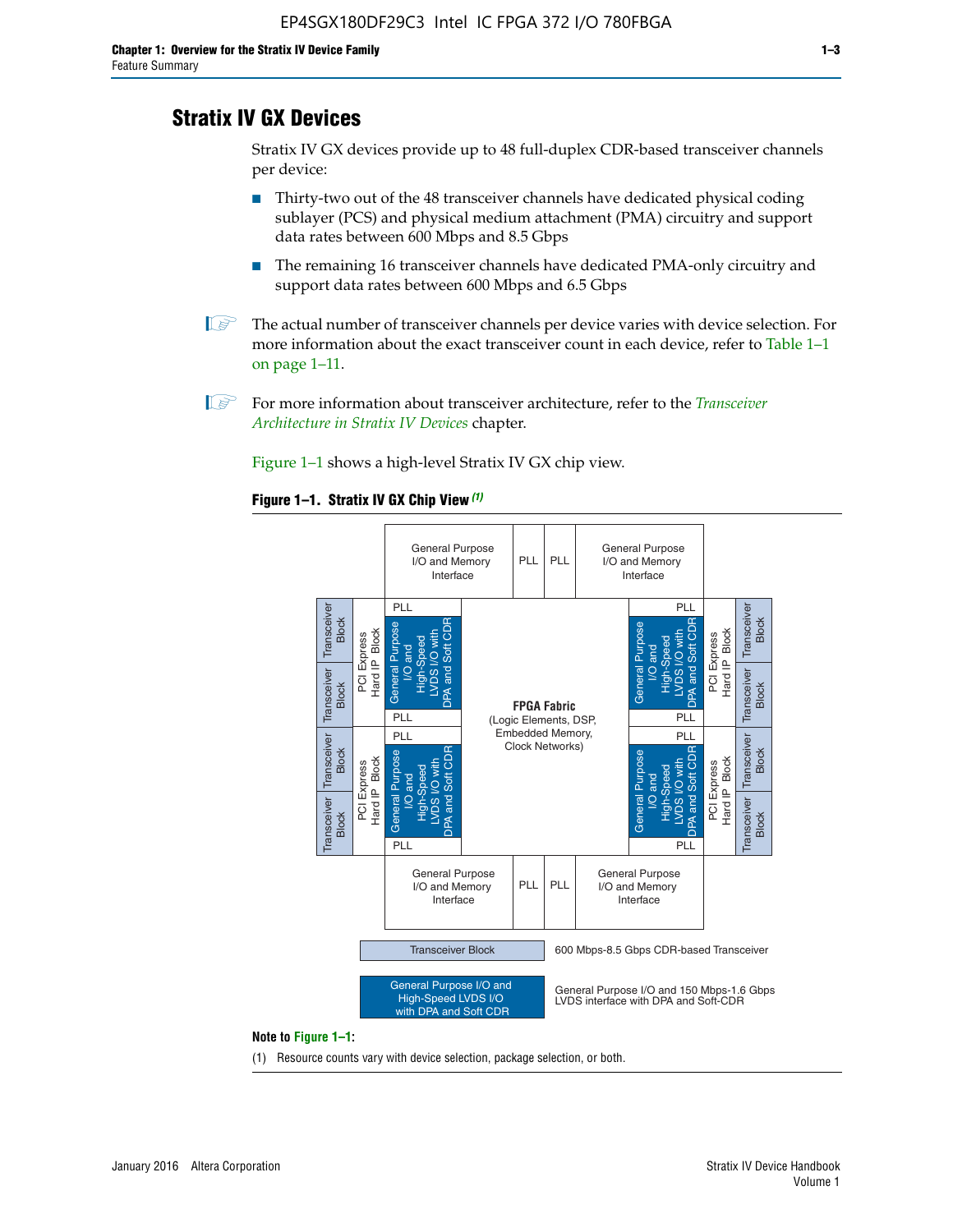# **Stratix IV E Device**

Stratix IV E devices provide an excellent solution for applications that do not require high-speed CDR-based transceivers, but are logic, user I/O, or memory intensive.

Figure 1–2 shows a high-level Stratix IV E chip view.





#### **Note to Figure 1–2:**

(1) Resource counts vary with device selection, package selection, or both.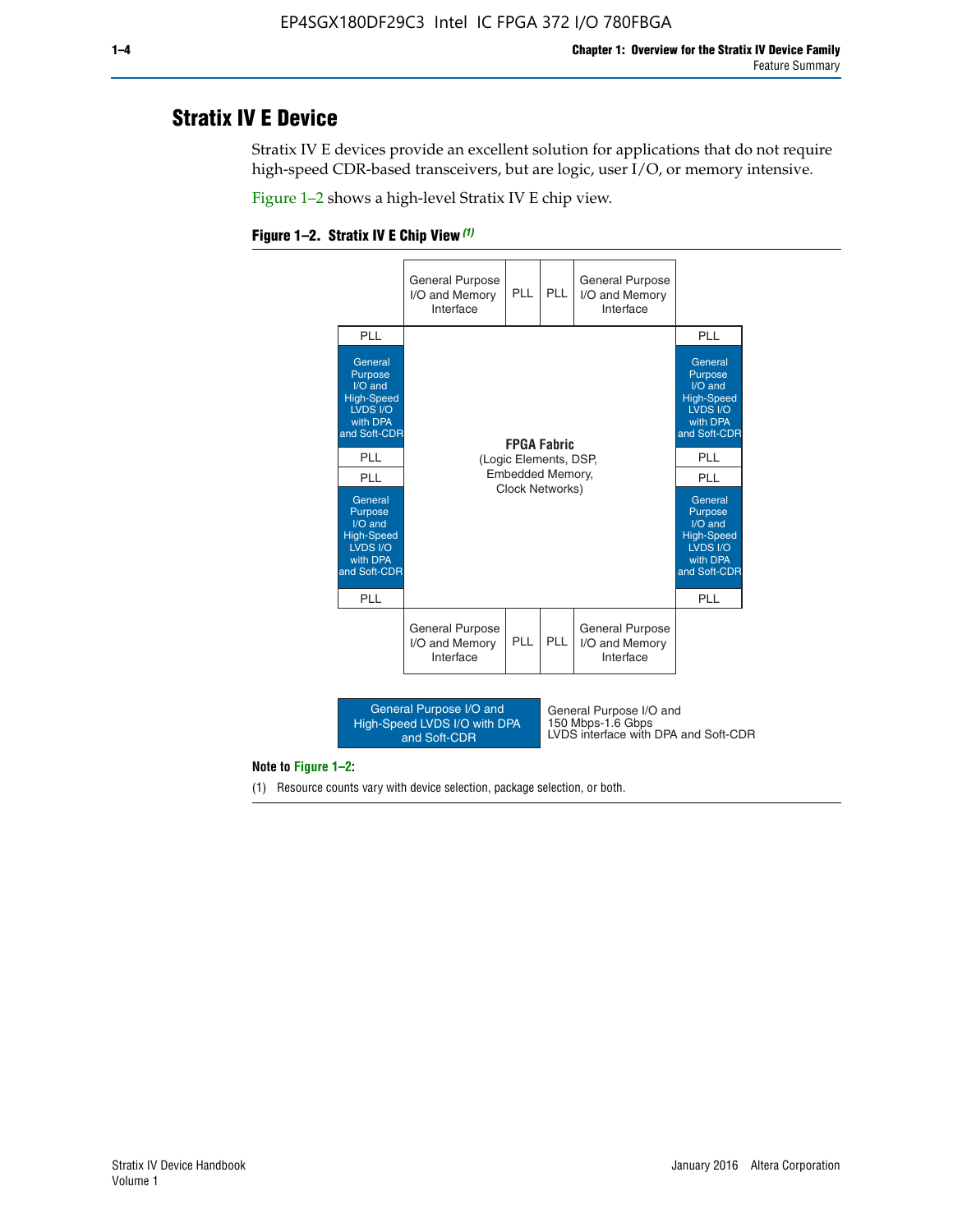# **Stratix IV GT Devices**

Stratix IV GT devices provide up to 48 CDR-based transceiver channels per device:

- Thirty-two out of the 48 transceiver channels have dedicated PCS and PMA circuitry and support data rates between 600 Mbps and 11.3 Gbps
- The remaining 16 transceiver channels have dedicated PMA-only circuitry and support data rates between 600 Mbps and 6.5 Gbps
- **1** The actual number of transceiver channels per device varies with device selection. For more information about the exact transceiver count in each device, refer to Table 1–7 on page 1–16.
- $\mathbb{I}$  For more information about Stratix IV GT devices and transceiver architecture, refer to the *[Transceiver Architecture in Stratix IV Devices](http://www.altera.com/literature/hb/stratix-iv/stx4_siv52001.pdf)* chapter.

Figure 1–3 shows a high-level Stratix IV GT chip view.





(1) Resource counts vary with device selection, package selection, or both.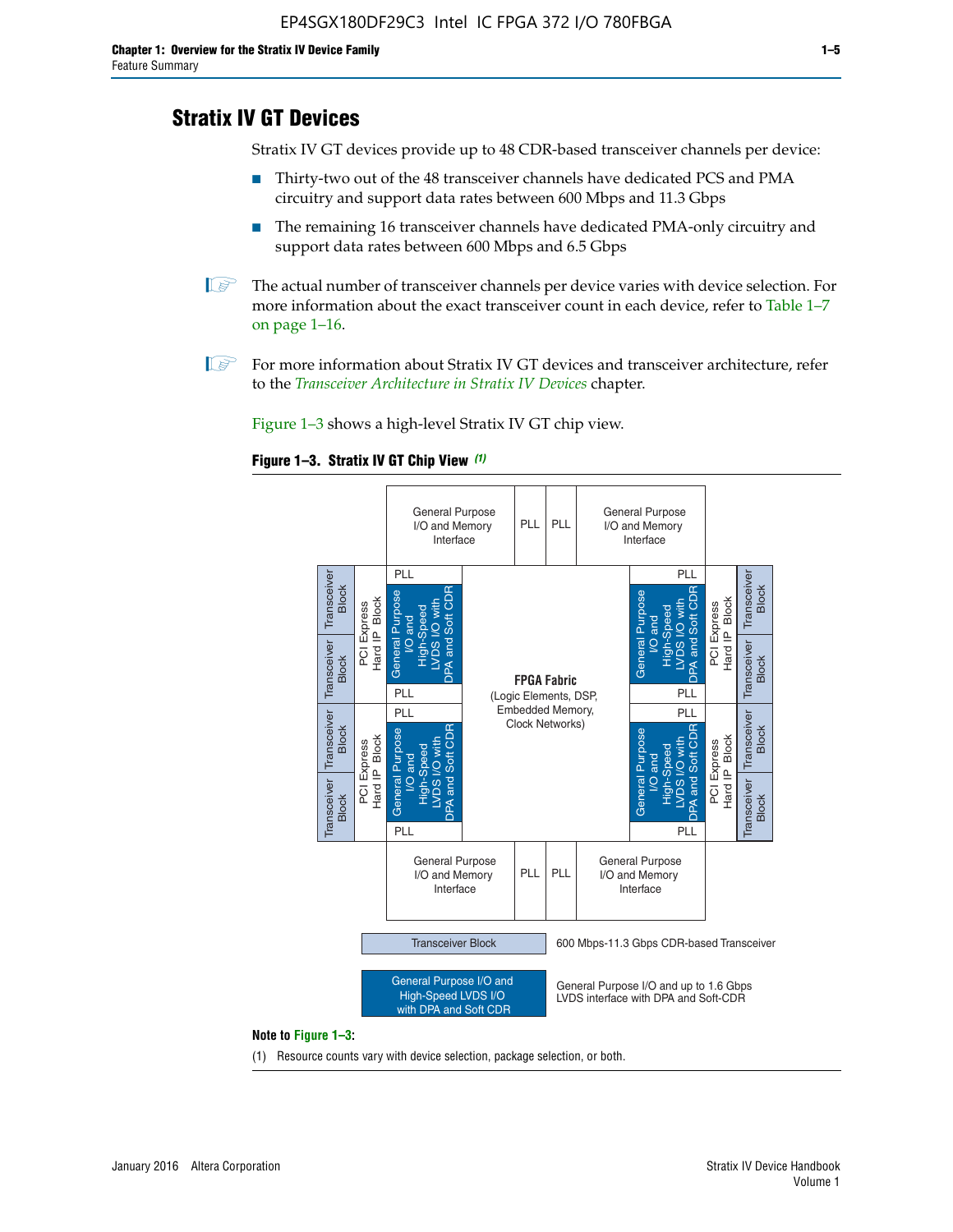# **Architecture Features**

The Stratix IV device family features are divided into high-speed transceiver features and FPGA fabric and I/O features.

 $\mathbb{I}$  The high-speed transceiver features apply only to Stratix IV GX and Stratix IV GT devices.

# **High-Speed Transceiver Features**

The following sections describe high-speed transceiver features for Stratix IV GX and GT devices.

## **Highest Aggregate Data Bandwidth**

Up to 48 full-duplex transceiver channels supporting data rates up to 8.5 Gbps in Stratix IV GX devices and up to 11.3 Gbps in Stratix IV GT devices.

## **Wide Range of Protocol Support**

Physical layer support for the following serial protocols:

- Stratix IV GX—PCIe Gen1 and Gen2, GbE, Serial RapidIO, SONET/SDH, XAUI/HiGig, (OIF) CEI-6G, SD/HD/3G-SDI, Fibre Channel, SFI-5, GPON, SAS/SATA, HyperTransport 1.0 and 3.0, and Interlaken
- Stratix IV GT—40G/100G Ethernet, SFI-S, Interlaken, SFI-5.1, Serial RapidIO, SONET/SDH, XAUI/HiGig, (OIF) CEI-6G, 3G-SDI, and Fibre Channel
- Extremely flexible and easy-to-configure transceiver data path to implement proprietary protocols
- PCIe Support
	- Complete PCIe Gen1 and Gen2 protocol stack solution compliant to PCI Express base specification 2.0 that includes PHY-MAC, Data Link, and transaction layer circuitry embedded in PCI Express hard IP blocks
	- **For more information, refer to the [PCI Express Compiler User Guide](http://www.altera.com/literature/ug/ug_pci_express.pdf).**
	- Root complex and end-point applications
	- $x1, x4,$  and  $x8$  lane configurations
	- PIPE 2.0-compliant interface
	- Embedded circuitry to switch between Gen1 and Gen2 data rates
	- Built-in circuitry for electrical idle generation and detection, receiver detect, power state transitions, lane reversal, and polarity inversion
	- 8B/10B encoder and decoder, receiver synchronization state machine, and ± 300 parts per million (ppm) clock compensation circuitry
	- Transaction layer support for up to two virtual channels (VCs)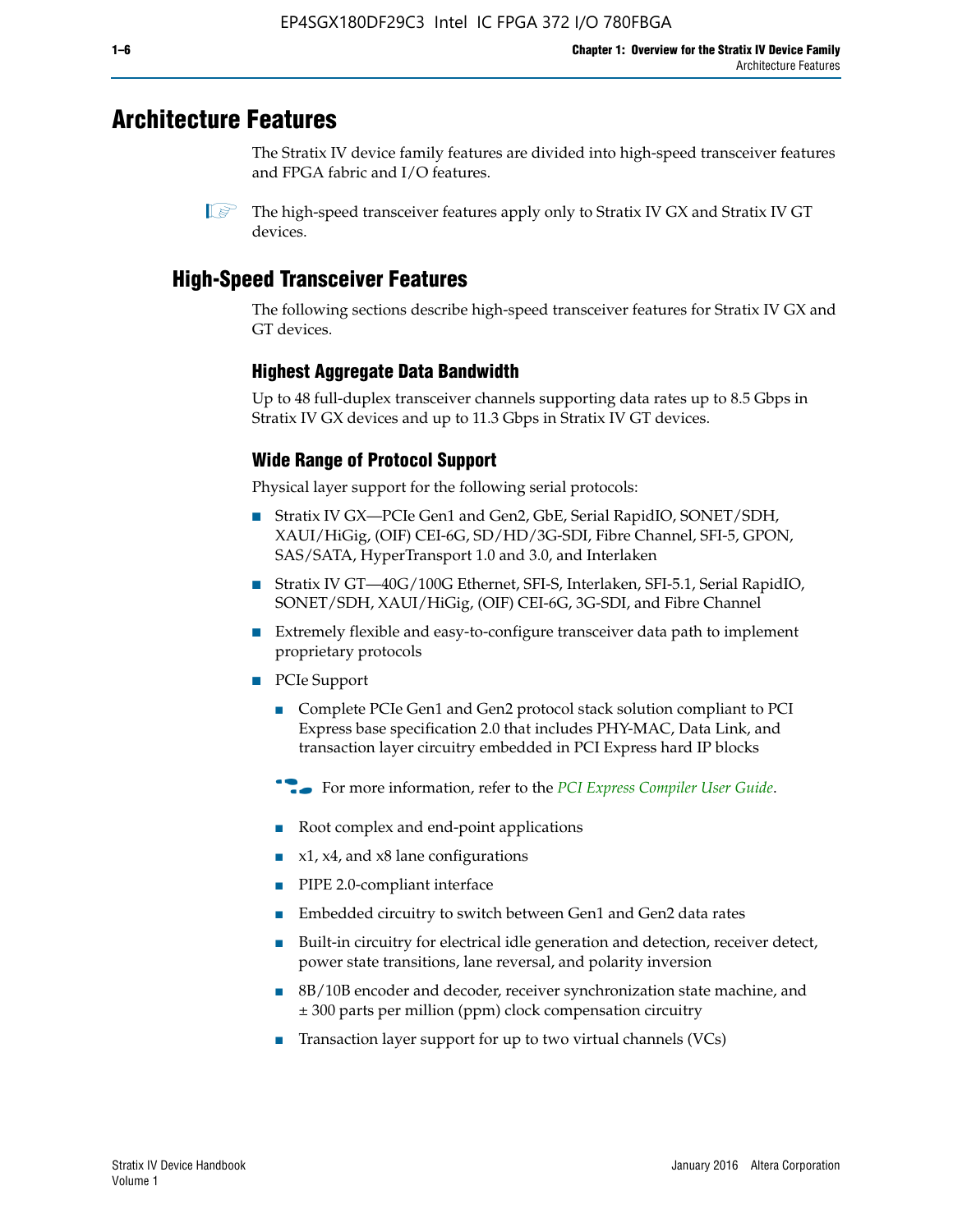- XAUI/HiGig Support
	- Compliant to IEEE802.3ae specification
	- **■** Embedded state machine circuitry to convert XGMII idle code groups  $(|11|)$ to and from idle ordered sets  $(|A|, |K|, |R|)$  at the transmitter and receiver, respectively
	- 8B/10B encoder and decoder, receiver synchronization state machine, lane deskew, and  $\pm 100$  ppm clock compensation circuitry
- GbE Support
	- Compliant to IEEE802.3-2005 specification
	- Automatic idle ordered set  $(111/112/1)$  generation at the transmitter, depending on the current running disparity
	- 8B/10B encoder and decoder, receiver synchronization state machine, and ± 100 ppm clock compensation circuitry
- Support for other protocol features such as MSB-to-LSB transmission in SONET/SDH configuration and spread-spectrum clocking in PCIe configurations

#### **Diagnostic Features**

- Serial loopback from the transmitter serializer to the receiver CDR for transceiver PCS and PMA diagnostics
- Reverse serial loopback pre- and post-CDR to transmitter buffer for physical link diagnostics
- Loopback master and slave capability in PCI Express hard IP blocks
- **For more information, refer to the** *[PCI Express Compiler User Guide](http://www.altera.com/literature/ug/ug_pci_express.pdf)***.**

## **Signal Integrity**

Stratix IV devices simplify the challenge of signal integrity through a number of chip, package, and board-level enhancements to enable efficient high-speed data transfer into and out of the device. These enhancements include:

- Programmable 3-tap transmitter pre-emphasis with up to 8,192 pre-emphasis levels to compensate for pre-cursor and post-cursor inter-symbol interference (ISI)
- Up to 900% boost capability on the first pre-emphasis post-tap
- User-controlled and adaptive 4-stage receiver equalization with up to 16 dB of high-frequency gain
- On-die power supply regulators for transmitter and receiver phase-locked loop (PLL) charge pump and voltage controlled oscillator (VCO) for superior noise immunity
- On-package and on-chip power supply decoupling to satisfy transient current requirements at higher frequencies, thereby reducing the need for on-board decoupling capacitors
- Calibration circuitry for transmitter and receiver on-chip termination (OCT) resistors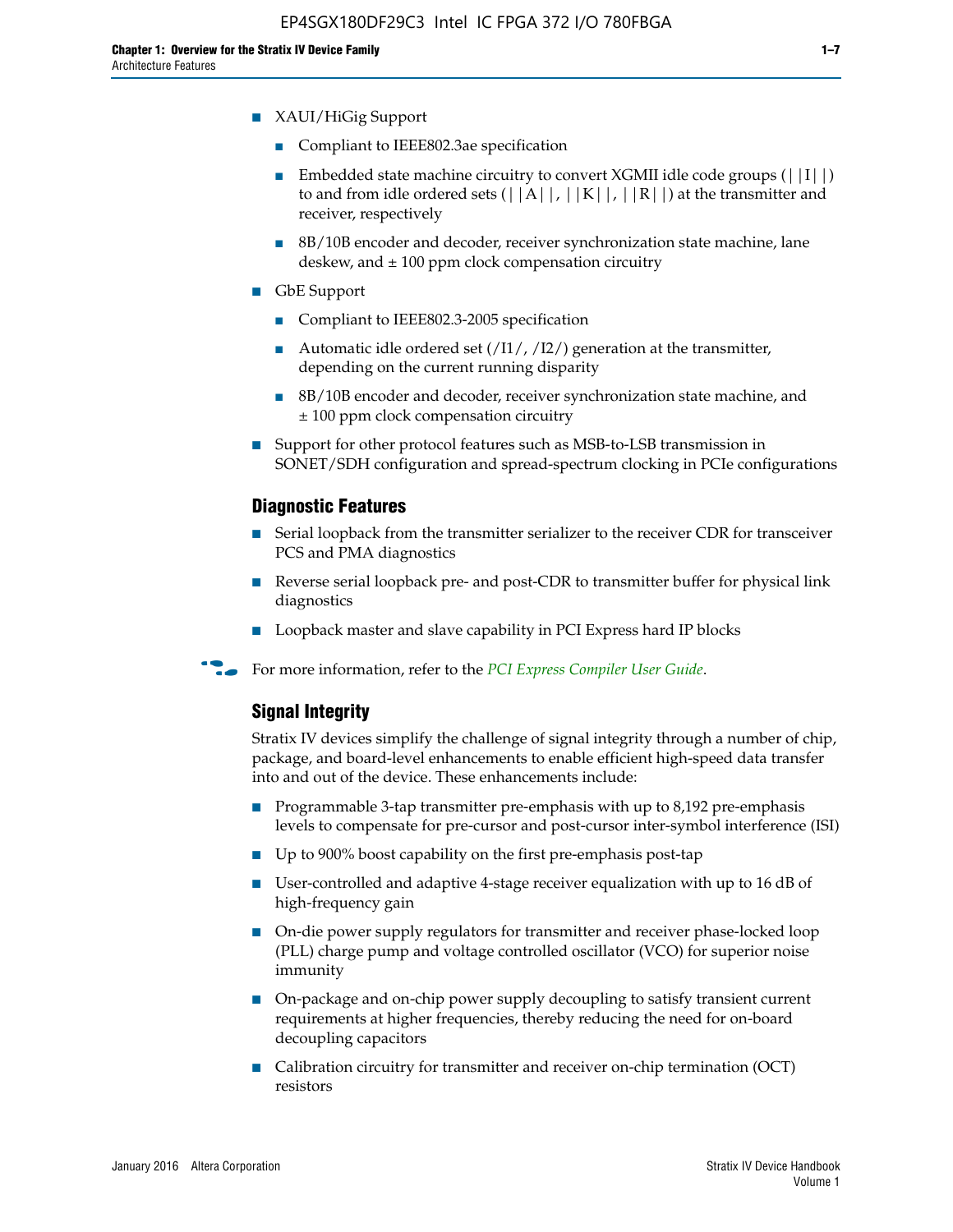# **FPGA Fabric and I/O Features**

The following sections describe the Stratix IV FPGA fabric and I/O features.

## **Device Core Features**

- Up to 531,200 LEs in Stratix IV GX and GT devices and up to 813,050 LEs in Stratix IV E devices, efficiently packed in unique and innovative adaptive logic modules (ALMs)
- Ten ALMs per logic array block (LAB) deliver faster performance, improved logic utilization, and optimized routing
- Programmable power technology, including a variety of process, circuit, and architecture optimizations and innovations
- Programmable power technology available to select power-driven compilation options for reduced static power consumption

## **Embedded Memory**

- TriMatrix embedded memory architecture provides three different memory block sizes to efficiently address the needs of diversified FPGA designs:
	- 640-bit MLAB
	- 9-Kb M9K
	- 144-Kb M144K
- Up to 33,294 Kb of embedded memory operating at up to 600 MHz
- Each memory block is independently configurable to be a single- or dual-port RAM, FIFO, ROM, or shift register

# **Digital Signal Processing (DSP) Blocks**

- Flexible DSP blocks configurable as  $9 \times 9$ -bit,  $12 \times 12$ -bit,  $18 \times 18$ -bit, and  $36 \times 36$ -bit full-precision multipliers at up to 600 MHz with rounding and saturation capabilities
- Faster operation due to fully pipelined architecture and built-in addition, subtraction, and accumulation units to combine multiplication results
- Optimally designed to support advanced features such as adaptive filtering, barrel shifters, and finite and infinite impulse response (FIR and IIR) filters

### **Clock Networks**

- Up to 16 global clocks and 88 regional clocks optimally routed to meet the maximum performance of 800 MHz
- Up to 112 and 132 periphery clocks in Stratix IV GX and Stratix IV E devices, respectively
- Up to 66 (16 GCLK + 22 RCLK + 28 PCLK) clock networks per device quadrant in Stratix IV GX and Stratix IV GT devices
- Up to 71 (16 GCLK + 22 RCLK + 33 PCLK) clock networks per device quadrant in Stratix IV E devices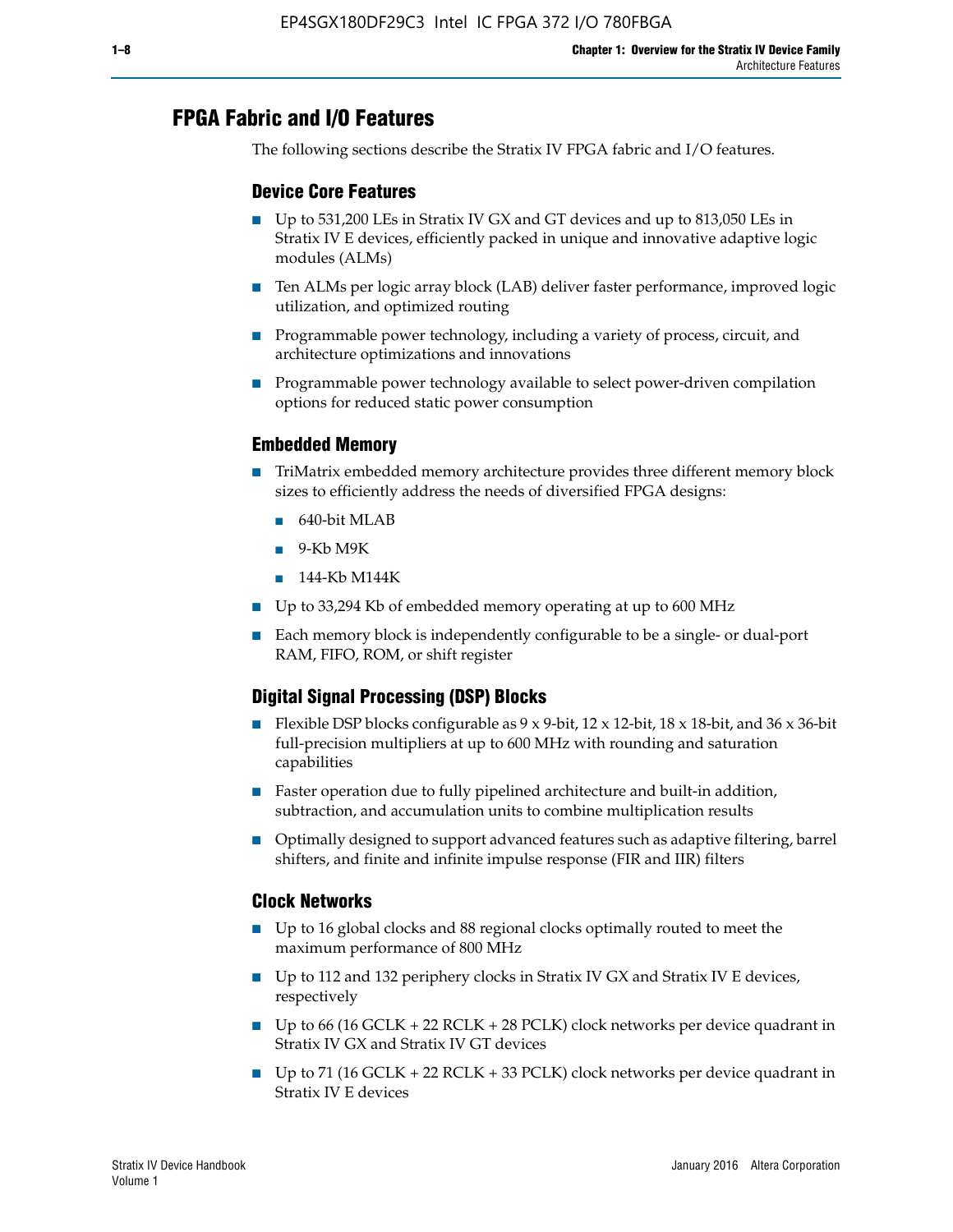## **PLLs**

- Three to 12 PLLs per device supporting spread-spectrum input tracking, programmable bandwidth, clock switchover, dynamic reconfiguration, and delay compensation
- On-chip PLL power supply regulators to minimize noise coupling

## **I/O Features**

- Sixteen to 24 modular I/O banks per device with 24 to 48 I/Os per bank designed and packaged for optimal simultaneous switching noise (SSN) performance and migration capability
- Support for a wide range of industry I/O standards, including single-ended (LVTTL/CMOS/PCI/PCIX), differential (LVDS/mini-LVDS/RSDS), voltage-referenced single-ended and differential (SSTL/HSTL Class I/II) I/O standards
- **O**n-chip series  $(R_S)$  and on-chip parallel  $(R_T)$  termination with auto-calibration for single-ended I/Os and on-chip differential  $(R_D)$  termination for differential I/Os
- Programmable output drive strength, slew rate control, bus hold, and weak pull-up capability for single-ended I/Os
- User I/O:GND: $V_{CC}$  ratio of 8:1:1 to reduce loop inductance in the package—PCB interface
- **■** Programmable transmitter differential output voltage ( $V_{OD}$ ) and pre-emphasis for high-speed LVDS I/O

### **High-Speed Differential I/O with DPA and Soft-CDR**

- Dedicated circuitry on the left and right sides of the device to support differential links at data rates from 150 Mbps to 1.6 Gbps
- Up to 98 differential SERDES in Stratix IV GX devices, up to 132 differential SERDES in Stratix IV E devices, and up to 47 differential SERDES in Stratix IV GT devices
- DPA circuitry at the receiver automatically compensates for channel-to-channel and channel-to-clock skew in source synchronous interfaces
- Soft-CDR circuitry at the receiver allows implementation of asynchronous serial interfaces with embedded clocks at up to 1.6 Gbps data rate (SGMII and GbE)

### **External Memory Interfaces**

- Support for existing and emerging memory interface standards such as DDR SDRAM, DDR2 SDRAM, DDR3 SDRAM, QDRII SRAM, QDRII+ SRAM, and RLDRAM II
- DDR3 up to 1,067 Mbps/533 MHz
- Programmable DQ group widths of 4 to 36 bits (includes parity bits)
- Dynamic OCT, trace mismatch compensation, read-write leveling, and half-rate register capabilities provide a robust external memory interface solution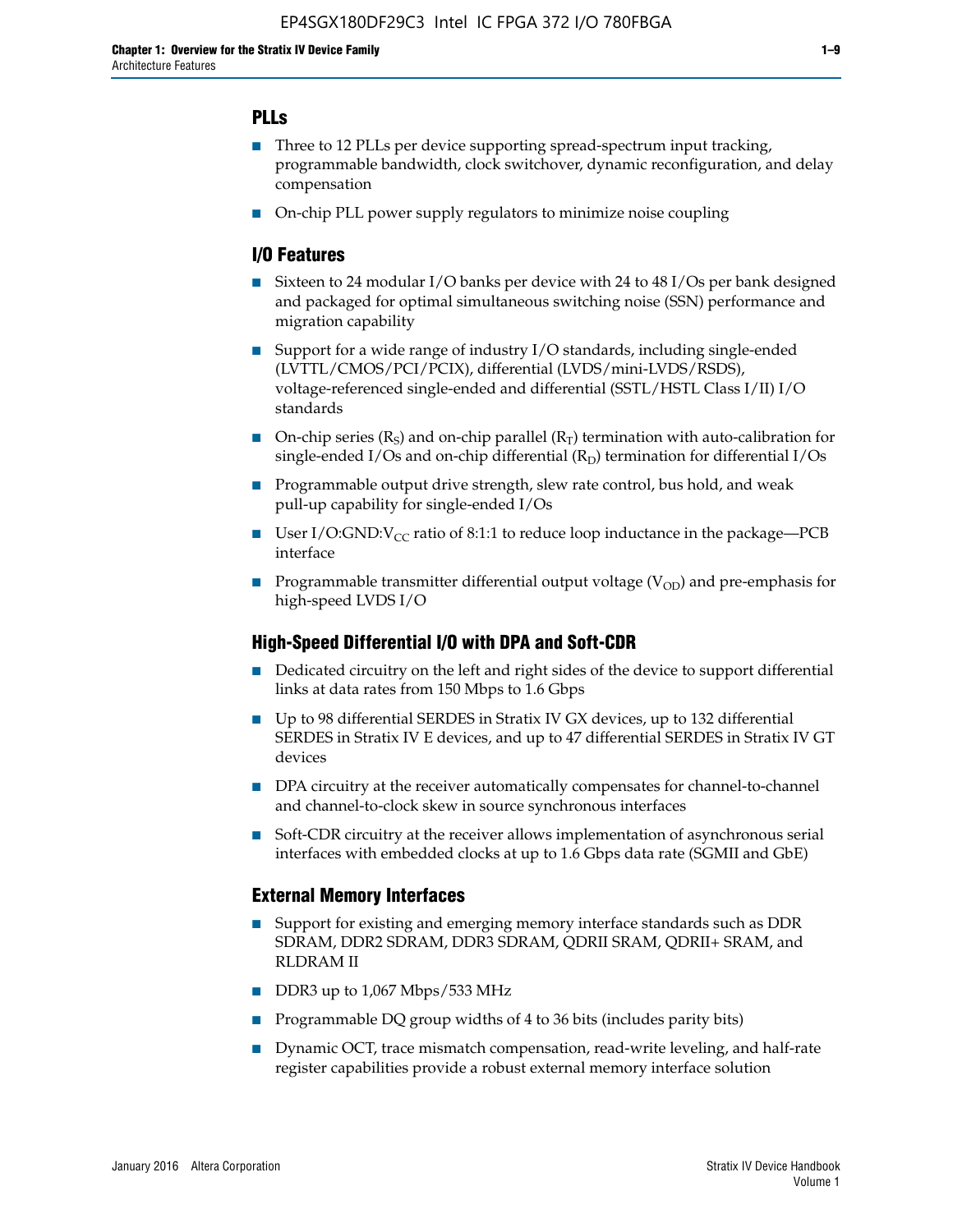## **System Integration**

- All Stratix IV devices support hot socketing
- Four configuration modes:
	- Passive Serial (PS)
	- Fast Passive Parallel (FPP)
	- Fast Active Serial (FAS)
	- JTAG configuration
- Ability to perform remote system upgrades
- 256-bit advanced encryption standard (AES) encryption of configuration bits protects your design against copying, reverse engineering, and tampering
- Built-in soft error detection for configuration RAM cells
- For more information about how to connect the PLL, external memory interfaces,  $I/O$ , high-speed differential I/O, power, and the JTAG pins to PCB, refer to the *[Stratix IV GX and Stratix IV E Device Family Pin Connection Guidelines](http://www.altera.com/literature/dp/stratix4/PCG-01005.pdf)* and the *[Stratix IV GT Device Family Pin Connection Guidelines](http://www.altera.com/literature/dp/stratix4/PCG-01006.pdf)*.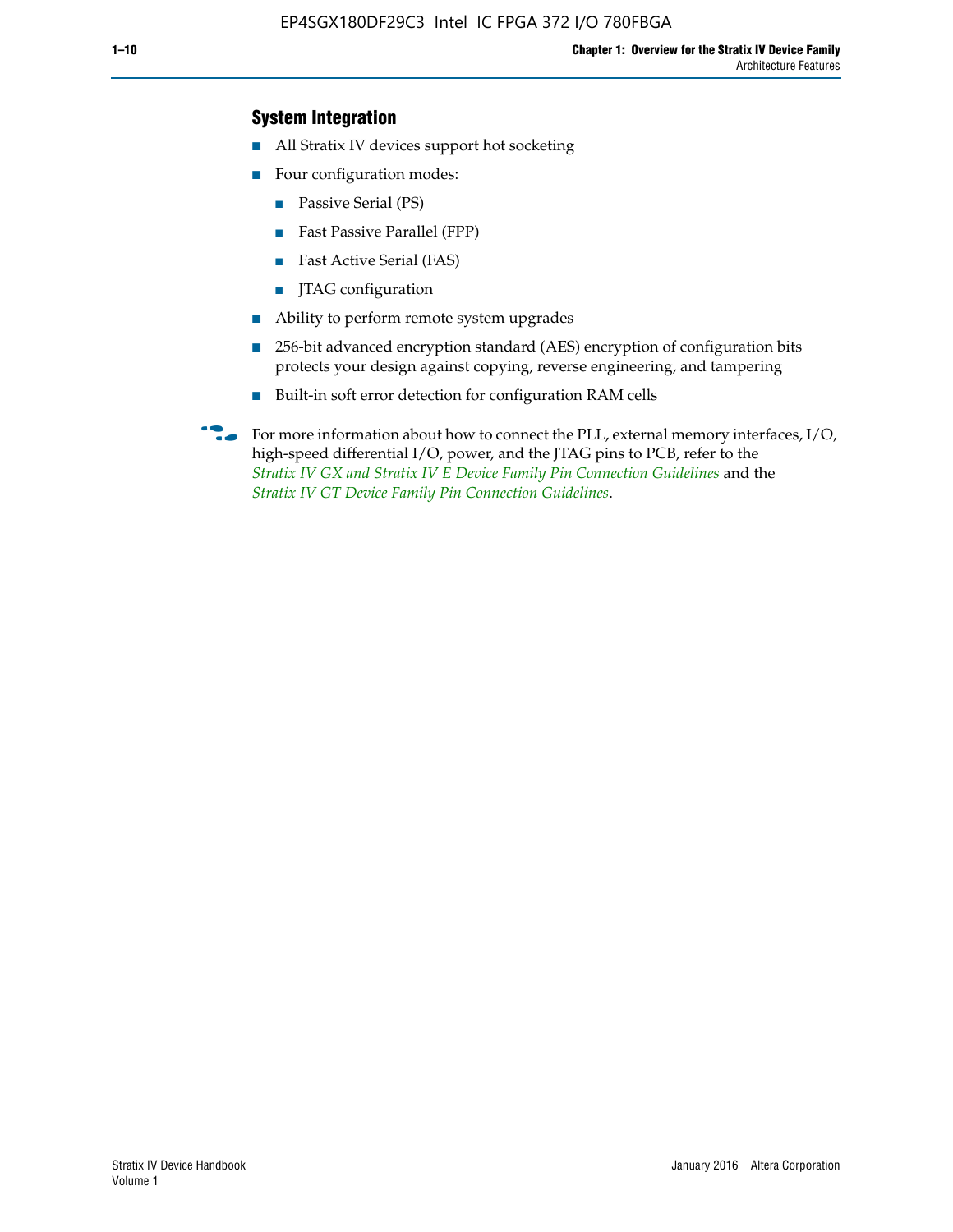#### Table 1–1 lists the Stratix IV GX device features.

# **Table 1–1. Stratix IV GX Device Features (Part 1 of 2)**

| <b>Feature</b>                                                 | EP4SGX70                 |                |                                  | <b>EP4SGX110</b>  |    |                                | <b>EP4SGX180</b>               |                |       |              | <b>EP4SGX230</b>         |                |       |                   |                | <b>EP4SGX290</b> |       |       |                |                                 |                   | <b>EP4SGX360</b> |         |       |       |         | <b>EP4SGX530</b> |
|----------------------------------------------------------------|--------------------------|----------------|----------------------------------|-------------------|----|--------------------------------|--------------------------------|----------------|-------|--------------|--------------------------|----------------|-------|-------------------|----------------|------------------|-------|-------|----------------|---------------------------------|-------------------|------------------|---------|-------|-------|---------|------------------|
| <b>Package</b><br><b>Option</b>                                | F780                     | F1152          | F780                             | F1152             |    | F780                           | F1152                          |                | F1517 | F780         | F1152                    |                | F1517 | F780              | F1152          |                  | F1517 | F1760 | F1932          | F780                            | F1152             |                  | F1517   | F1760 | F1932 | F1760   | F1932            |
| <b>ALMs</b>                                                    | 29,040                   |                |                                  | 42,240            |    |                                | 70,300                         |                |       |              | 91,200                   |                |       |                   |                | 116,480          |       |       |                |                                 |                   |                  | 141,440 |       |       | 212,480 |                  |
| LEs                                                            | 72,600                   |                |                                  | 105,600           |    |                                | 175,750                        |                |       |              | 228,000                  |                |       |                   |                | 291,200          |       |       |                |                                 |                   |                  | 353,600 |       |       |         | 531,200          |
| 0.6 Gbps-<br>8.5 Gbps<br>Transceivers<br>$(PMA + PCs)$<br>(1)  | $\overline{\phantom{0}}$ | 16             | $\hspace{0.05cm}$                | $\hspace{0.05cm}$ | 16 | $\qquad \qquad \longleftarrow$ | $\hspace{0.05cm}$              | 16             | 24    |              | $\overline{\phantom{a}}$ | 16             | 24    | —                 |                | 16               | 24    | 24    | 32             | $\overline{\phantom{0}}$        | $\hspace{0.05cm}$ | 16               | 24      | 24    | 32    | 24      | 32               |
| 0.6 Gbps-<br>6.5 Gbps<br>Transceivers<br>$(PMA + PCs)$<br>(1)  | 8                        |                | 8                                | 16                |    | 8                              | 16                             | ÷              |       | 8            | 16                       | —              |       | 16                | 16             |                  |       |       |                | 16                              | 16                |                  |         |       |       |         |                  |
| PMA-only<br>CMU<br>Channels<br>$(0.6$ Gbps-<br>6.5 Gbps)       | $\overline{\phantom{0}}$ | 8              | $\overbrace{\phantom{12322111}}$ |                   | 8  | $\qquad \qquad \longleftarrow$ | $\qquad \qquad \longleftarrow$ | 8              | 12    |              |                          | 8              | 12    | $\hspace{0.05cm}$ |                | 8                | 12    | 12    | 16             | $\overline{\phantom{0}}$        | $\hspace{0.05cm}$ | 8                | 12      | 12    | 16    | 12      | 16               |
| PCI Express<br>hard IP<br><b>Blocks</b>                        | $\mathbf{1}$             | $\overline{2}$ | $\mathbf 1$                      | $\overline{2}$    |    | $\mathbf{1}$                   |                                | $\overline{2}$ |       | $\mathbf{1}$ |                          | $\overline{c}$ |       |                   |                | $\overline{c}$   |       |       | $\overline{4}$ |                                 |                   | $\overline{2}$   |         |       | 4     |         | 4                |
| High-Speed<br><b>LVDS</b><br>SERDES (up<br>to 1.6 Gbps)<br>(4) | 28                       | 56             | 28                               | 28                | 56 | 28                             | 44                             |                | 88    | 28           | 44                       |                | 88    | —                 | 44             |                  | 88    | 88    | 98             | $\hspace{0.1mm}-\hspace{0.1mm}$ | 44                |                  | 88      | 88    | 98    | 88      | 98               |
| SPI-4.2 Links                                                  | $\mathbf{1}$             |                |                                  | 1                 |    | $\mathbf{1}$                   | $\overline{c}$                 |                | 4     | 1            | $\overline{c}$           |                | 4     | —                 | $\overline{2}$ |                  |       | 4     |                | $\overline{\phantom{0}}$        | $\overline{2}$    |                  |         | 4     |       |         | 4                |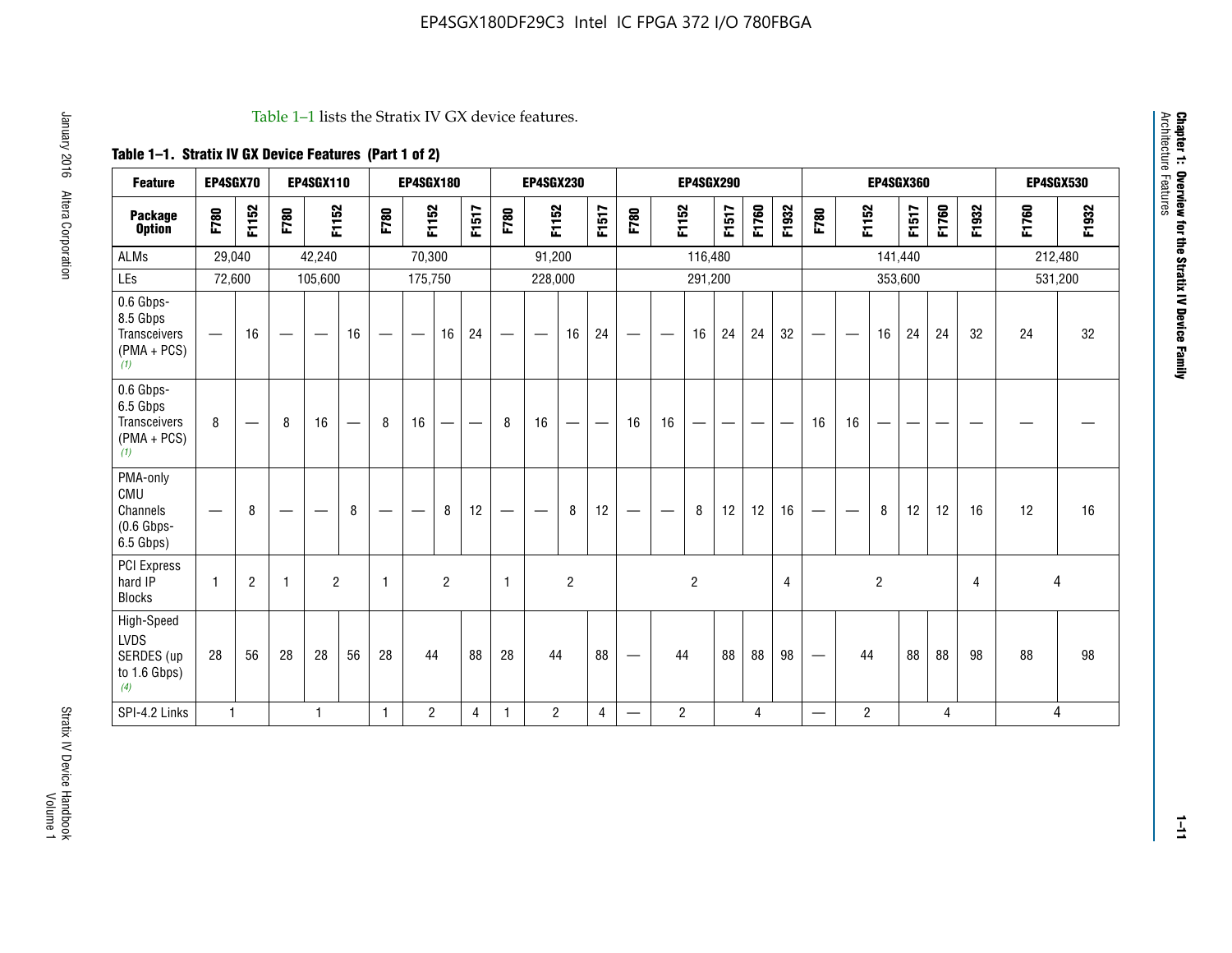**Table 1–1. Stratix IV GX Device Features (Part 2 of 2)**

| <b>Feature</b>                                       | EP4SGX70                |                        |                             | <b>EP4SGX110</b>            |                      |                             | <b>EP4SGX180</b>          |                      |                        |                             | <b>EP4SGX230</b>            |                      |                        |                             |                             | <b>EP4SGX290</b>       |                      |                        |                      |                             |                             |                        | <b>EP4SGX360</b>       |                        |                        | <b>EP4SGX530</b>  |                   |
|------------------------------------------------------|-------------------------|------------------------|-----------------------------|-----------------------------|----------------------|-----------------------------|---------------------------|----------------------|------------------------|-----------------------------|-----------------------------|----------------------|------------------------|-----------------------------|-----------------------------|------------------------|----------------------|------------------------|----------------------|-----------------------------|-----------------------------|------------------------|------------------------|------------------------|------------------------|-------------------|-------------------|
| <b>Package</b><br><b>Option</b>                      | F780                    | F1152                  | F780                        | F1152                       |                      | F780                        | F1152                     |                      | F1517                  | F780                        | F1152                       |                      | F1517                  | F780                        | F1152                       |                        | F1517                | F1760                  | F1932                | F780                        | F1152                       |                        | F1517                  | F1760                  | F1932                  | F1760             | F1932             |
| M9K Blocks<br>(256x)<br>36 bits)                     | 462                     |                        |                             | 660                         |                      |                             | 950                       |                      |                        |                             | 1,235                       |                      |                        |                             |                             | 936                    |                      |                        |                      |                             |                             | 1,248                  |                        |                        |                        | 1,280             |                   |
| M144K<br>Blocks<br>(2048 x<br>72 bits)               | 16                      |                        |                             | 16                          |                      |                             | 20                        |                      |                        |                             | 22                          |                      |                        |                             |                             | 36                     |                      |                        |                      |                             |                             | 48                     |                        |                        |                        | 64                |                   |
| <b>Total Memory</b><br>(MLAB+M9K<br>+M144K) Kb       | 7,370                   |                        |                             | 9,564                       |                      |                             | 13,627                    |                      |                        |                             | 17,133                      |                      |                        |                             |                             | 17,248                 |                      |                        |                      |                             |                             | 22,564                 |                        |                        |                        | 27,376            |                   |
| Embedded<br><b>Multipliers</b><br>$18 \times 18$ (2) | 384                     |                        |                             | 512                         |                      |                             | 920                       |                      |                        |                             | 1,288                       |                      |                        |                             |                             | 832                    |                      |                        |                      |                             |                             | 1,040                  |                        |                        | 1,02<br>4              | 1,024             |                   |
| PLLs                                                 | 3                       | 4                      | 3                           | 4                           |                      | 3                           | 6                         |                      | 8                      | 3                           | 6                           |                      | 8                      | $\overline{4}$              | 6                           |                        | 8                    | 12                     | 12                   | 4                           | 6                           |                        | 8                      | 12                     | 12                     | 12                | 12                |
| User I/Os $(3)$                                      | 372                     | 488                    | 372                         | 372                         | 48<br>8              | 372                         | 56<br>4                   | 56<br>4              | 74<br>4                | 372                         | 564                         | 56<br>4              | 74<br>$\overline{4}$   | 289                         | 564                         | 56<br>4                | 74<br>4              | 88<br>0                | 92<br>$\mathbf{0}$   | 289                         | 564                         | 56<br>4                | 74<br>4                | 88<br>0                | 920                    | 880               | 920               |
| Speed Grade<br>(fastest to<br>slowest) (5)           | $-2x,$<br>$-3,$<br>$-4$ | $-2,$<br>$-3,$<br>$-4$ | $-2\times$<br>$-3,$<br>$-4$ | $-2\times$<br>$-3,$<br>$-4$ | $-2,$<br>-3,<br>$-4$ | $-2\times$<br>$-3,$<br>$-4$ | $-2$<br>×,<br>$-3,$<br>-4 | $-2$<br>$-3$<br>$-4$ | $-2,$<br>$-3,$<br>$-4$ | $-2\times$<br>$-3,$<br>$-4$ | $-2\times$<br>$-3,$<br>$-4$ | $-2,$<br>-3,<br>$-4$ | $-2,$<br>$-3,$<br>$-4$ | $-2\times$<br>$-3,$<br>$-4$ | $-2\times$<br>$-3,$<br>$-4$ | $-2,$<br>$-3,$<br>$-4$ | $-2,$<br>-3,<br>$-4$ | $-2,$<br>$-3,$<br>$-4$ | $-2,$<br>-3,<br>$-4$ | $-2\times$<br>$-3,$<br>$-4$ | $-2\times$<br>$-3,$<br>$-4$ | $-2,$<br>$-3,$<br>$-4$ | $-2,$<br>$-3,$<br>$-4$ | $-2,$<br>$-3,$<br>$-4$ | $-2,$<br>$-3,$<br>$-4$ | $-2, -3,$<br>$-4$ | $-2, -3,$<br>$-4$ |

#### **Notes to Table 1–1:**

(1) The total number of transceivers is divided equally between the left and right side of each device, except for the devices in the F780 package. These devices have eight transceiver channels located only on the right side of the device.

- (2) Four multiplier adder mode.
- (3) The user I/Os count from pin-out files includes all general purpose I/O, dedicated clock pins, and dual purpose configuration pins. Transceiver pins and dedicated configuration pins are not included in the pin count.
- (4) Total pairs of high-speed LVDS SERDES take the lowest channel count of  $R_X/T_X$ .
- (5) The difference between the Stratix IV GX devices in the –2 and –2x speed grades is the number of available transceiver channels. The –2 device allows you to use the transceiver CMU blocks as transceiver channels. The –2x device does NOT allow you to use the CMU blocks as transceiver channels. In addition to the reduction of available transceiver channels in the Stratix IV GX –2x device, the data rates in the –2x device are limited to 6.5 Gbps.

January 2016 Altera Corporation

Altera Corporation

January 2016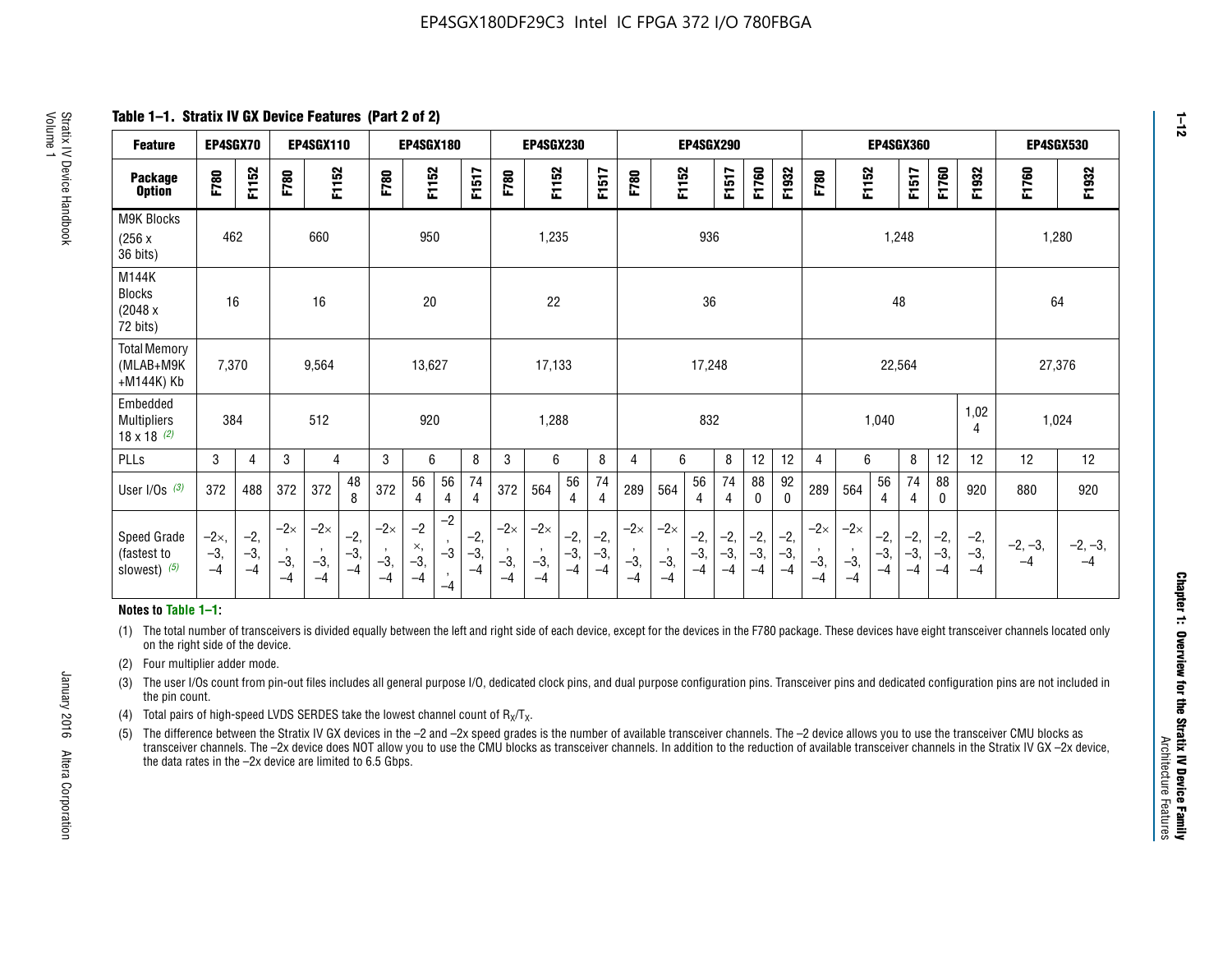Table 1–2 lists the Stratix IV GX device package options.

#### **Table 1–2. Stratix IV GX Device Package Options** *(1)***,** *(2)*

| <b>Device</b> |                  | <b>F780</b><br>(29 mm x 29 mm) $(6)$ | F1152<br>$(35 \, \text{mm} \times 35 \, \text{mm})$<br>(6) |             | F1152<br>$(35$ mm x 35 mm) $(5)$ , $(7)$ | F1517<br>(40 mm x 40 mm)<br>$(5)$ $(7)$ | F1760<br>$(42.5 \text{ mm} \times 42.5 \text{ mm})$<br>‴ | F1932<br>$(45 \, \text{mm} \times 45 \, \text{mm})$<br>$\boldsymbol{U}$ |
|---------------|------------------|--------------------------------------|------------------------------------------------------------|-------------|------------------------------------------|-----------------------------------------|----------------------------------------------------------|-------------------------------------------------------------------------|
| EP4SGX70      | DF <sub>29</sub> |                                      |                                                            | <b>HF35</b> |                                          |                                         |                                                          |                                                                         |
| EP4SGX110     | <b>DF29</b>      |                                      | <b>FF35</b>                                                | <b>HF35</b> |                                          |                                         |                                                          |                                                                         |
| EP4SGX180     | <b>DF29</b>      |                                      | FF35                                                       |             | <b>HF35</b>                              | KF40                                    |                                                          |                                                                         |
| EP4SGX230     | <b>DF29</b>      |                                      | FF35                                                       |             | <b>HF35</b>                              | KF40                                    |                                                          |                                                                         |
| EP4SGX290     |                  | FH29 $(3)$                           | <b>FF35</b>                                                |             | <b>HF35</b>                              | KF40                                    | KF43                                                     | <b>NF45</b>                                                             |
| EP4SGX360     |                  | FH29 $(3)$                           | FF35                                                       |             | <b>HF35</b>                              | KF40                                    | KF43                                                     | <b>NF45</b>                                                             |
| EP4SGX530     |                  |                                      |                                                            |             | HH35 $(4)$                               | KH40 (4)                                | KF43                                                     | <b>NF45</b>                                                             |

#### **Notes to Table 1–2:**

(1) Device packages in the same column and marked under the same arrow sign have vertical migration capability.

(2) Use the Pin Migration Viewer in the Pin Planner to verify the pin migration compatibility when migrating devices. For more information, refer to *[I/O Management](http://www.altera.com/literature/hb/qts/qts_qii52013.pdf)* in the *Quartus II Handbook, Volume 2*.

(3) The 780-pin EP4SGX290 and EP4SGX360 devices are available only in 33 mm x 33 mm Hybrid flip chip package.

(4) The 1152-pin and 1517-pin EP4SGX530 devices are available only in 42.5 mm x 42.5 mm Hybrid flip chip packages.

(5) When migrating between hybrid and flip chip packages, there is an additional keep-out area. For more information, refer to the *[Package Information Datasheet for Altera Devices](http://www.altera.com/literature/ds/dspkg.pdf)*.

(6) Devices listed in this column are available in –2x, –3, and –4 speed grades. These devices do not have on-package decoupling capacitors.

(7) Devices listed in this column are available in –2, –3, and –4 speed grades. These devices have on-package decoupling capacitors. For more information about on-package decoupling capacitor value in each device, refer to Table 1–3.

 $\mathbb{L}$ s On-package decoupling reduces the need for on-board or PCB decoupling capacitors by satisfying the transient current requirements at higher frequencies. The *[Power Delivery Network](http://www.altera.com/literature/ug/pdn_tool_stxiv.zip)* design tool for Stratix IV devices accounts for the on-package decoupling and reflects the reduced requirements for PCB decoupling capacitors.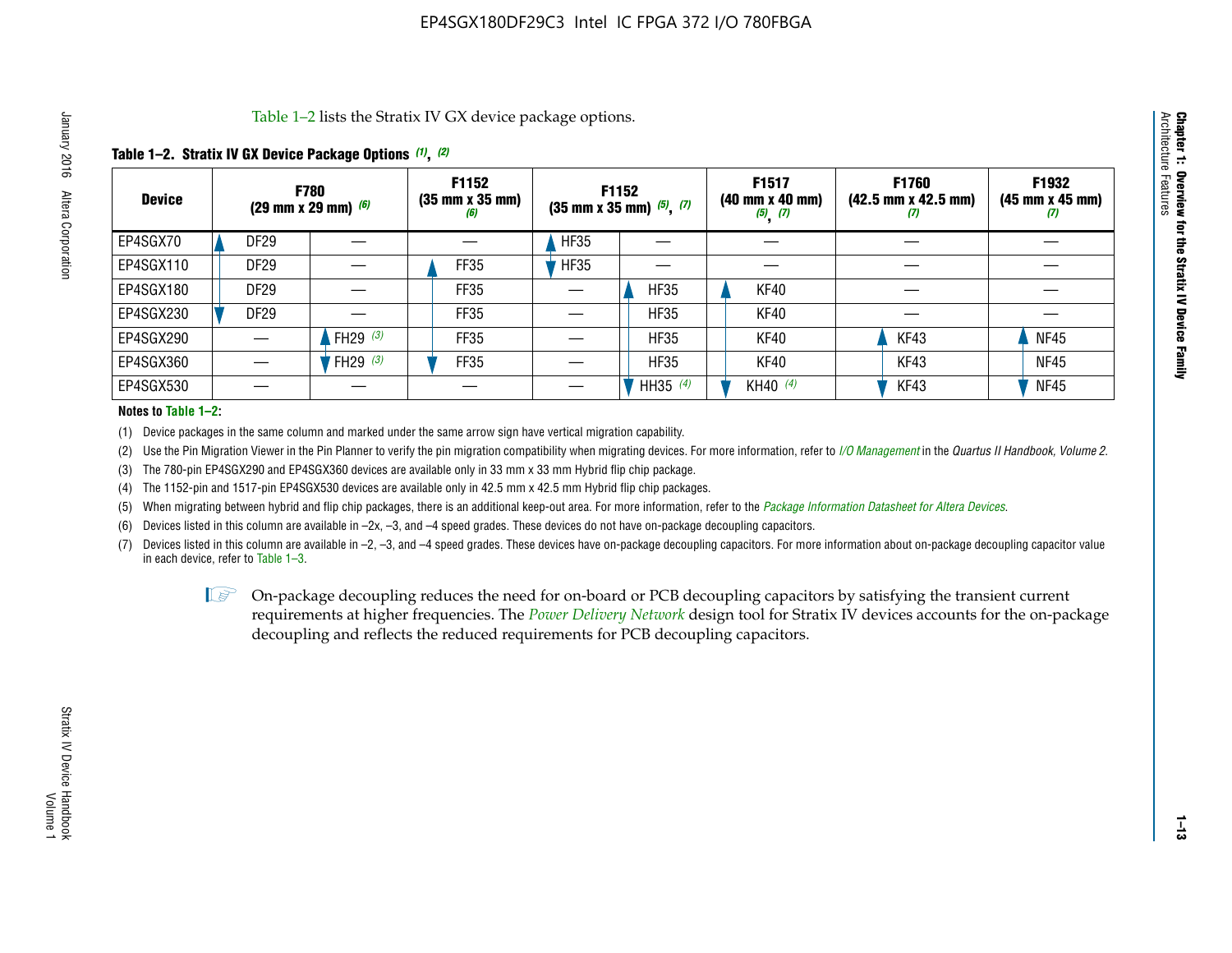|  |  | Table 1-3. Stratix IV GX Device On-Package Decoupling Information (1) |  |  |
|--|--|-----------------------------------------------------------------------|--|--|
|--|--|-----------------------------------------------------------------------|--|--|

| <b>Ordering Information</b> |                     | <b>V<sub>cc</sub></b>               | V <sub>ccio</sub>    | V <sub>CCL GXB</sub>         | V <sub>CCA_L/R</sub> | V <sub>CCT</sub> and V <sub>CCR</sub> (Shared)   |
|-----------------------------|---------------------|-------------------------------------|----------------------|------------------------------|----------------------|--------------------------------------------------|
| EP4SGX70                    | <b>HF35</b>         | $2\times1$ uF + $2\times470$ nF     | 10nF per bank $(2)$  | 100nF per transceiver block  | 100 <sub>n</sub> F   | $1 \times 470$ nF + $1 \times 47$ nF per side    |
| EP4SGX110                   | <b>HF35</b>         | $2\times1$ uF + $2\times470$ nF     | 10nF per bank $(2)$  | 100nF per transceiver block  | 100 <sub>n</sub> F   | $1\times470$ nF + $1\times47$ nF per side        |
| EP4SGX180                   | <b>HF35</b><br>KF40 | $2\times1$ uF + $2\times470$ nF     | 10nF per bank $(2)$  | 100nF per transceiver block  | 100 <sub>n</sub> F   | $1 \times 470$ nF + $1 \times 47$ nF per side    |
| EP4SGX230                   | <b>HF35</b><br>KF40 | $2 \times 1$ uF + $2 \times 470$ nF | 10 nF per bank $(2)$ | 100 nF per transceiver block | 100 nF               | $1 \times 470$ nF + $1 \times 47$ nF<br>per side |
|                             | <b>HF35</b><br>KF40 |                                     |                      |                              |                      | $1 \times 470$ nF + $1 \times 47$ nF             |
| EP4SGX290                   | KF43<br><b>NF45</b> | $4 \times 1$ uF + $4 \times 470$ nF | 10 nF per bank $(2)$ | 100 nF per transceiver block | 100nF                | per side                                         |
|                             | <b>HF35</b><br>KF40 |                                     |                      |                              |                      | $1 \times 470$ nF + $1 \times 47$ nF             |
| EP4SGX360                   | KF43<br><b>NF45</b> | $4 \times 1$ uF + $4 \times 470$ nF | 10 nF per bank $(2)$ | 100 nF per transceiver block | 100 nF               | per side                                         |
|                             | <b>HH35</b>         |                                     |                      |                              |                      |                                                  |
| EP4SGX530                   | <b>KH40</b><br>KF43 | $4 \times 1$ uF + $4 \times 470$ nF | 10 nF per bank $(2)$ | 100 nF per transceiver block | 100 nF               | $1 \times 470$ nF + $1 \times 47$ nF<br>per side |
|                             | <b>NF45</b>         |                                     |                      |                              |                      |                                                  |

**Notes to Table 1–3:**

(1) Table 1-3 refers to production devices on-package decoupling. For more information about decoupling design of engineering sample (ES) devices, contact [Altera Technical Support](http://mysupport.altera.com/eservice/login.asp).

(2) For I/O banks  $3(*)$ ,  $4(*)$ ,  $7(*)$ , and  $8(*)$  only. There is no OPD for I/O bank  $1(*)$ ,  $2(*)$ ,  $5(*)$ , and  $6(*)$ .

**1–14**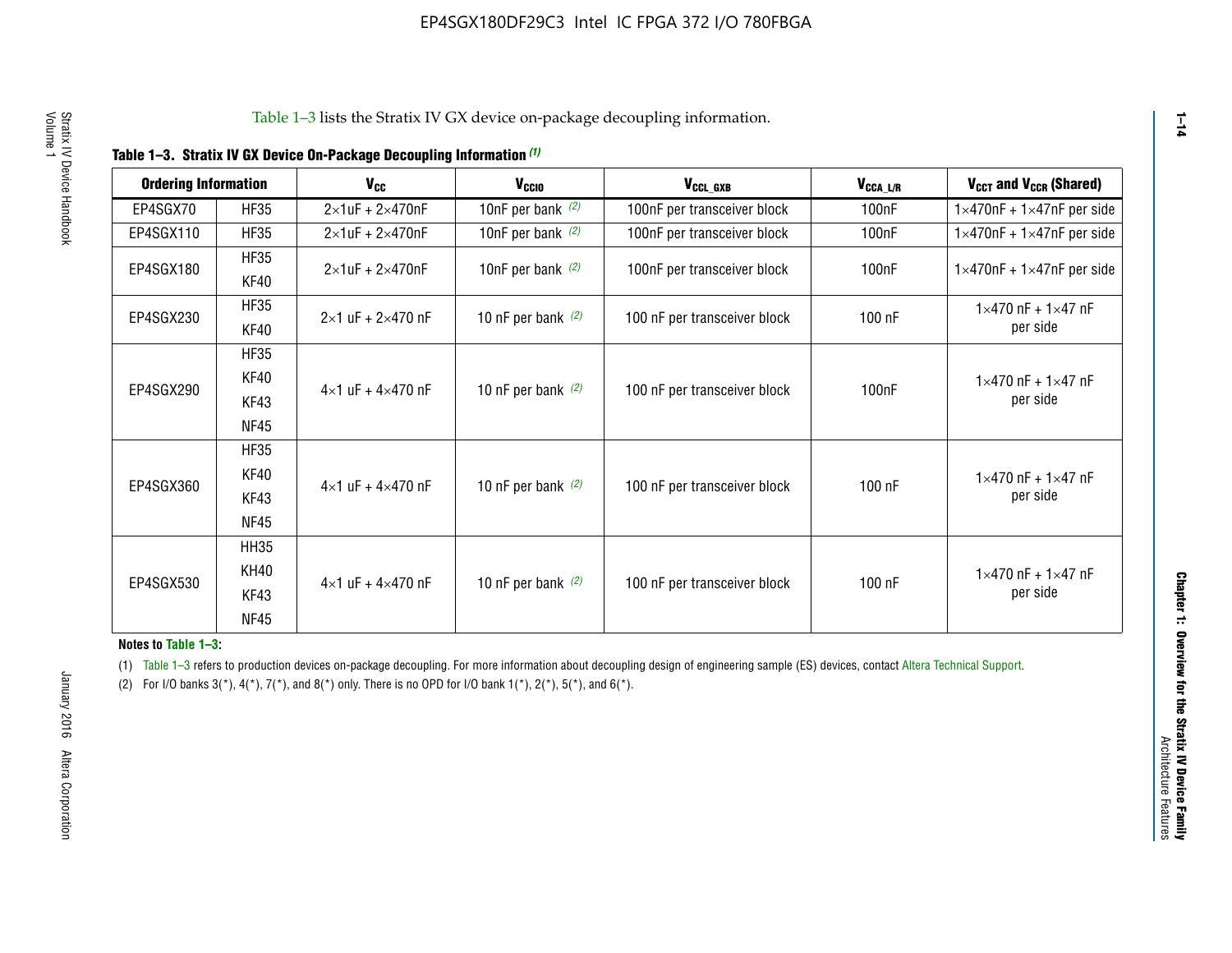#### Table 1–4 lists the Stratix IV E device features.

#### **Table 1–4. Stratix IV E Device Features**

| <b>Feature</b>                                      | <b>EP4SE230</b> |     | <b>EP4SE360</b>                        |              | <b>EP4SE530</b> |              |          | <b>EP4SE820</b> |            |  |
|-----------------------------------------------------|-----------------|-----|----------------------------------------|--------------|-----------------|--------------|----------|-----------------|------------|--|
| Package Pin Count                                   | 780             | 780 | 1152                                   | 1152         | 1517            | 1760         | 1152     | 1517            | 1760       |  |
| ALMs                                                | 91,200          |     | 141,440                                |              | 212,480         |              |          | 325,220         |            |  |
| LEs                                                 | 228,000         |     | 353,600                                |              | 531,200         |              |          | 813,050         |            |  |
| High-Speed LVDS<br>SERDES (up to<br>1.6 Gbps) $(1)$ | 56              | 56  | 88                                     | 88           | 112             | 112          | 88       | 112             | 132        |  |
| SPI-4.2 Links                                       | 3               | 3   | 4                                      | 4            |                 | 6            | 4        | 6               | 6          |  |
| <b>M9K Blocks</b><br>(256 x 36 bits)                | 1,235           |     | 1,248                                  |              | 1,280           |              |          | 1610            |            |  |
| M144K Blocks<br>(2048 x 72 bits)                    | 22              |     | 48                                     |              | 64              |              |          | 60              |            |  |
| <b>Total Memory</b><br>$(MLAB+M9K+$<br>M144K) Kb    | 17,133          |     | 22,564                                 |              | 27,376          |              |          | 33,294          |            |  |
| <b>Embedded Multipliers</b><br>$(18 \times 18)$ (2) | 1,288           |     | 1,040                                  |              | 1,024           |              |          | 960             |            |  |
| PLLs                                                | 4               | 4   | 8                                      | 8            | 12              | 12           | 8        | 12              | 12         |  |
| User I/Os $(3)$                                     | 488             | 488 | 744                                    | 744          | 976             | 976          | 744(4)   | 976 (4)         | 1120 $(4)$ |  |
| Speed Grade<br>(fastest to slowest)                 |                 |     | $-2, -3, -4$ $-2, -3, -4$ $-2, -3, -4$ | $-2, -3, -4$ | $-2, -3, -4$    | $-2, -3, -4$ | $-3, -4$ | $-3, -4$        | $-3, -4$   |  |

#### **Notes to Table 1–4:**

(1) The user I/O count from the pin-out files include all general purpose I/Os, dedicated clock pins, and dual purpose configuration pins. Transceiver pins and dedicated configuration pins are not included in the pin count.

(2) Four multiplier adder mode.

(3) Total pairs of high-speed LVDS SERDES take the lowest channel count of  $R_X/T_X$ .

(4) This data is preliminary.

**Chapter 1: Overview for the Stratix IV Device Family**

**Chapter 1: Overview for the Stratix IV Device Family**<br>Architecture Faatures

Architecture Features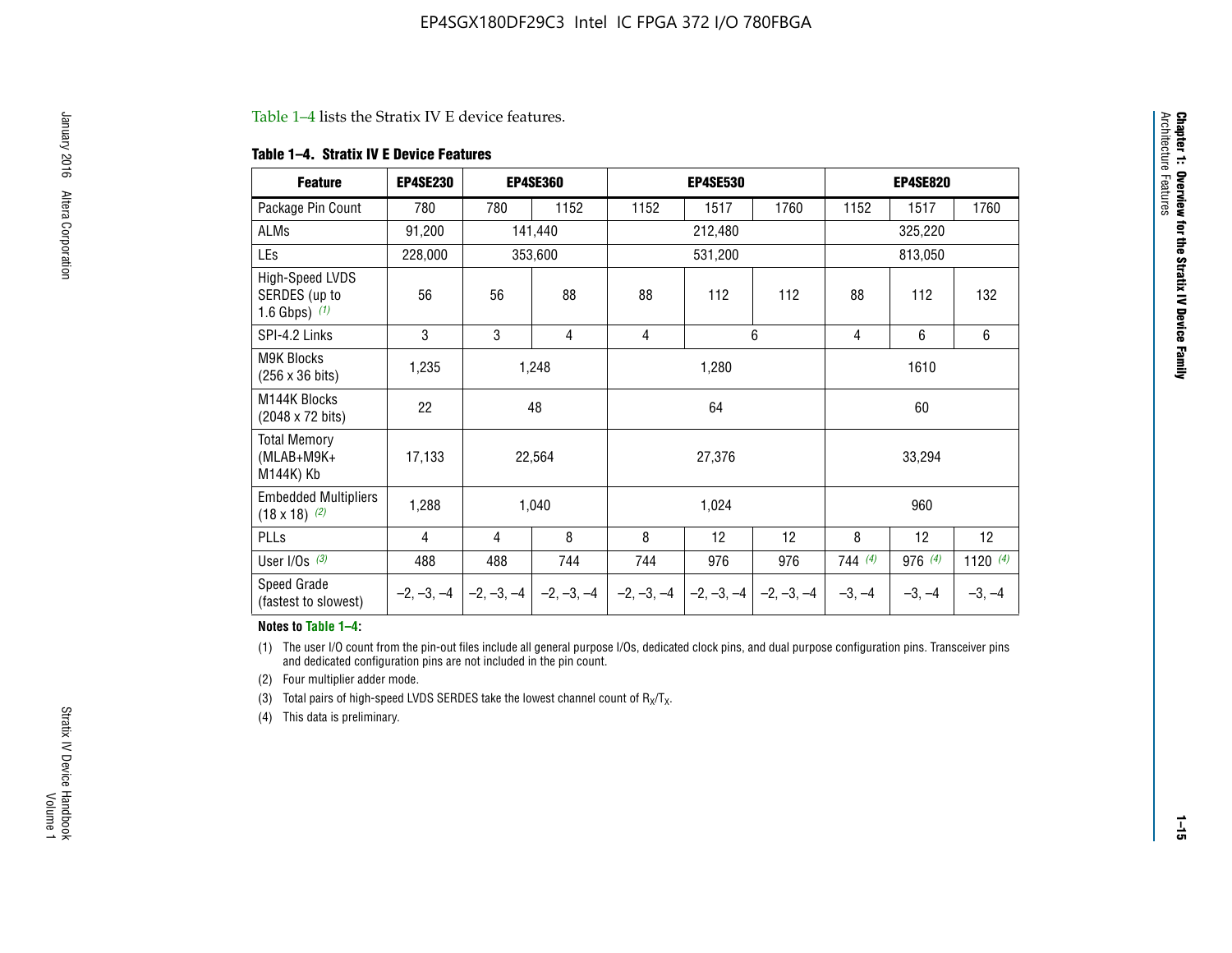Table 1–5 summarizes the Stratix IV E device package options.

| <b>Device</b> | <b>F780</b><br>$(29 \text{ mm} \times 29 \text{ mm})$ $(5)$ , $(6)$ | F1152<br>$(35 \text{ mm} \times 35 \text{ mm})$ $(5)$ , $(7)$ | F <sub>1517</sub><br>$(40 \text{ mm} \times 40 \text{ mm})$ (7) | <b>F1760</b><br>$(42.5$ mm x 42.5 mm) $(7)$ |
|---------------|---------------------------------------------------------------------|---------------------------------------------------------------|-----------------------------------------------------------------|---------------------------------------------|
| EP4SE230      | F29                                                                 |                                                               |                                                                 |                                             |
| EP4SE360      | H <sub>29</sub> $(3)$                                               | F35                                                           |                                                                 |                                             |
| EP4SE530      |                                                                     | H35 $(4)$                                                     | H40 $(4)$                                                       | F43                                         |
| EP4SE820      |                                                                     | H35 $(4)$                                                     | H40 $(4)$                                                       | F43                                         |

**Table 1–5. Stratix IV E Device Package Options** *(1)***,** *(2)*

#### **Notes to Table 1–5:**

(1) Device packages in the same column and marked under the same arrow sign have vertical migration capability.

(2) Use the Pin Migration Viewer in the Pin Planner to verify the pin migration compatibility when migrating devices. For more information, refer to *[I/O Management](http://www.altera.com/literature/hb/qts/qts_qii52013.pdf)* in the *Quartus II Handbook, Volume 2*.

(3) The 780-pin EP4SE360 device is available only in the 33 mm x 33 mm Hybrid flip chip package.

(4) The 1152-pin and 1517-pin for EP4SE530 and EP4SE820 devices are available only in the 42.5 mm x 42.5 mm Hybrid flip chip package.

(5) When migrating between hybrid and flip chip packages, there is an additional keep-out area. For more information, refer to the *[Package](http://www.altera.com/literature/ds/dspkg.pdf)  [Information Datasheet for Altera Devices](http://www.altera.com/literature/ds/dspkg.pdf)*.

(6) Devices listed in this column do not have on-package decoupling capacitors.

(7) Devices listed in this column have on-package decoupling capacitors. For more information about on-package decoupling capacitor value for each device, refer to Table 1–6.

Table 1–6 lists the Stratix IV E on-package decoupling information.

| Table 1–6. Stratix IV E Device On-Package Decoupling Information (1) |  |  |  |  |  |
|----------------------------------------------------------------------|--|--|--|--|--|
|----------------------------------------------------------------------|--|--|--|--|--|

|          | <b>Ordering Information</b> | <b>V<sub>cc</sub></b>               | <b>V<sub>CCIO</sub></b> |
|----------|-----------------------------|-------------------------------------|-------------------------|
| EP4SE360 | F <sub>35</sub>             | $4 \times 1$ uF + $4 \times 470$ nF | 10 nF per bank          |
|          | H <sub>35</sub>             |                                     |                         |
| EP4SE530 | H40                         | $4 \times 1$ uF + $4 \times 470$ nF | 10 nF per bank          |
|          | F43                         |                                     |                         |
|          | H <sub>35</sub>             |                                     |                         |
| EP4SE820 | H40                         | $4 \times 1$ uF + $4 \times 470$ nF | 10 nF per bank          |
|          | F43                         |                                     |                         |

**Note to Table 1–6:**

(1) Table 1–6 refers to production devices on-package decoupling. For more information about decoupling design of engineering sample (ES) devices, contact [Altera Technical Support](http://mysupport.altera.com/eservice/login.asp).

Table 1–7 lists the Stratix IV GT device features.

| <b>Feature</b>                       | <b>EP4S40G2</b> | <b>EP4S40G5</b> | <b>EP4S100G2</b> | <b>EP4S100G3</b> | <b>EP4S100G4</b> |      | <b>EP4S100G5</b> |
|--------------------------------------|-----------------|-----------------|------------------|------------------|------------------|------|------------------|
| Package Pin Count                    | 1517            | 1517            | 1517             | 1932             | 1932             | 1517 | 1932             |
| <b>ALMs</b>                          | 91,200          | 212,480         | 91,200           | 116,480          | 141,440          |      | 212.480          |
| LEs                                  | 228,000         | 531,200         | 228,000          | 291,200          | 353,600          |      | 531,200          |
| <b>Total Transceiver</b><br>Channels | 36              | 36              | 36               | 48               | 48               | 36   | 48               |

**Table 1–7. Stratix IV GT Device Features (Part 1 of 2)**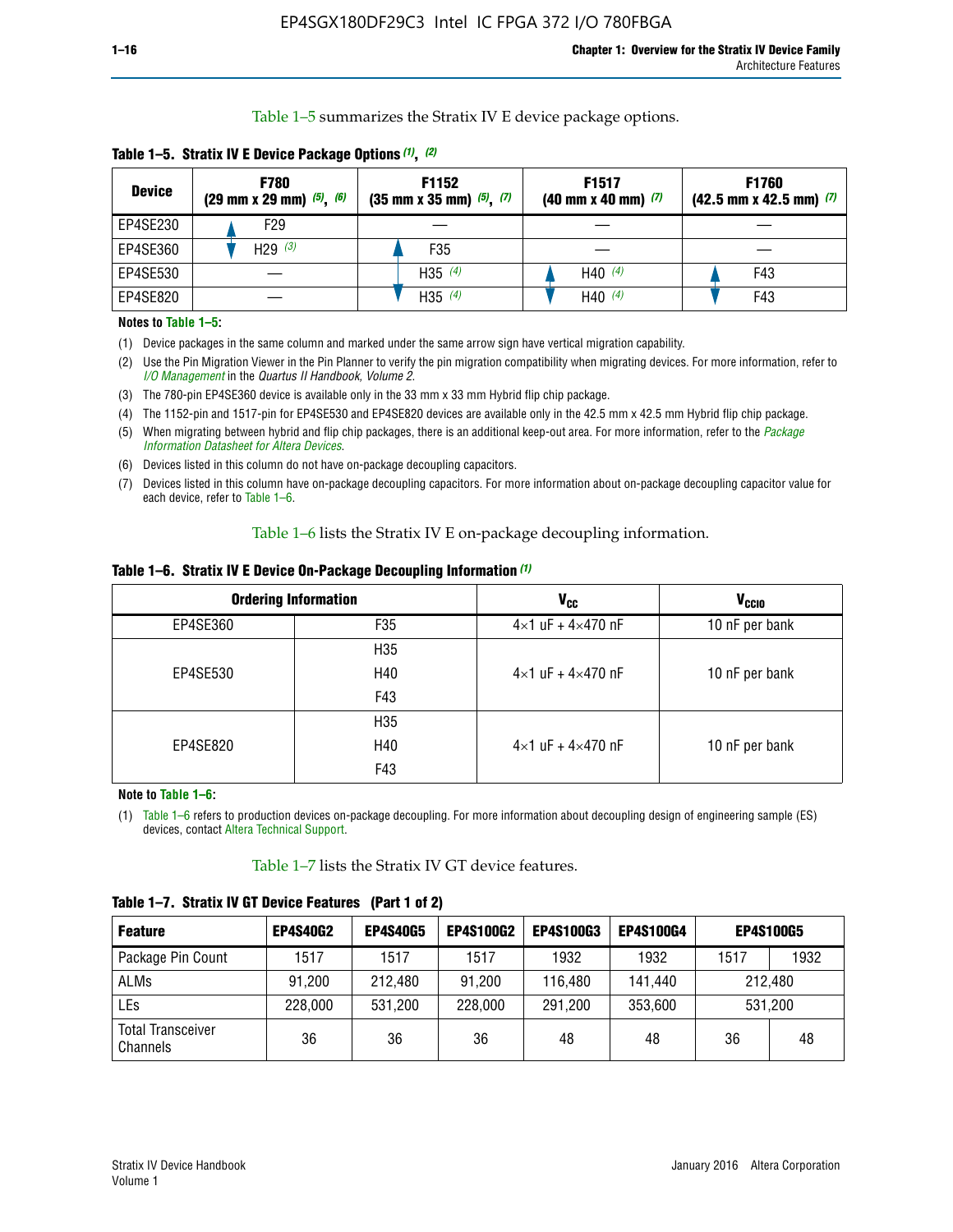#### **Table 1–7. Stratix IV GT Device Features (Part 2 of 2)**

| <b>Feature</b>                                                              | <b>EP4S40G2</b> | <b>EP4S40G5</b> | <b>EP4S100G2</b> | <b>EP4S100G3</b> | <b>EP4S100G4</b> |                | <b>EP4S100G5</b> |
|-----------------------------------------------------------------------------|-----------------|-----------------|------------------|------------------|------------------|----------------|------------------|
| 10G Transceiver<br>Channels<br>(600 Mbps - 11.3 Gbps<br>with PMA + PCS)     | 12              | 12              | 24               | 24               | 24               | 24             | 32               |
| 8G Transceiver<br>Channels<br>(600 Mbps - 8.5 Gbps<br>with PMA + PCS) $(1)$ | 12              | 12              | $\mathbf 0$      | 8                | 8                | $\mathbf 0$    | $\pmb{0}$        |
| PMA-only CMU<br>Channels<br>(600 Mbps- 6.5 Gbps)                            | 12              | 12              | 12               | 16               | 16               | 12             | 16               |
| PCIe hard IP Blocks                                                         | $\overline{2}$  | $\overline{2}$  | $\overline{2}$   | 4                | $\overline{4}$   | $\overline{2}$ | $\overline{4}$   |
| High-Speed LVDS<br><b>SERDES</b><br>(up to 1.6 Gbps) $(2)$                  | 46              | 46              | 46               | 47               | 47               | 46             | 47               |
| SP1-4.2 Links                                                               | $\overline{2}$  | $\overline{2}$  | $\overline{2}$   | $\overline{2}$   | $\overline{2}$   | $\overline{2}$ | $2^{\circ}$      |
| <b>M9K Blocks</b><br>(256 x 36 bits)                                        | 1,235           | 1,280           | 1,235            | 936              | 1,248            |                | 1,280            |
| M144K Blocks<br>(2048 x 72 bits)                                            | 22              | 64              | 22               | 36               | 48               |                | 64               |
| Total Memory (MLAB +<br>M9K + M144K) Kb                                     | 17,133          | 27,376          | 17,133           | 17,248           | 22,564           |                | 27,376           |
| <b>Embedded Multipliers</b><br>$18 \times 18^{(3)}$                         | 1,288           | 1,024           | 1,288            | 832              | 1,024            |                | 1,024            |
| <b>PLLs</b>                                                                 | 8               | 8               | 8                | 12               | 12               | 8              | 12               |
| User I/Os $(4)$ , $(5)$                                                     | 654             | 654             | 654              | 781              | 781              | 654            | 781              |
| Speed Grade<br>(fastest to slowest)                                         | $-1, -2, -3$    | $-1, -2, -3$    | $-1, -2, -3$     | $-1, -2, -3$     | $-1, -2, -3$     | $-1, -2, -3$   | $-1, -2, -3$     |

**Notes to Table 1–7:**

(1) You can configure all 10G transceiver channels as 8G transceiver channels. For example, the EP4S40G2F40 device has twenty-four 8G transceiver channels and the EP4S100G5F45 device has thirty-two 8G transceiver channels.

(2) Total pairs of high-speed LVDS SERDES take the lowest channel count of  $R_X/T_X$ .

(3) Four multiplier adder mode.

(4) The user I/O count from the pin-out files include all general purpose I/Os, dedicated clock pins, and dual purpose configuration pins. Transceiver pins and dedicated configuration pins are not included in the pin count.

(5) This data is preliminary.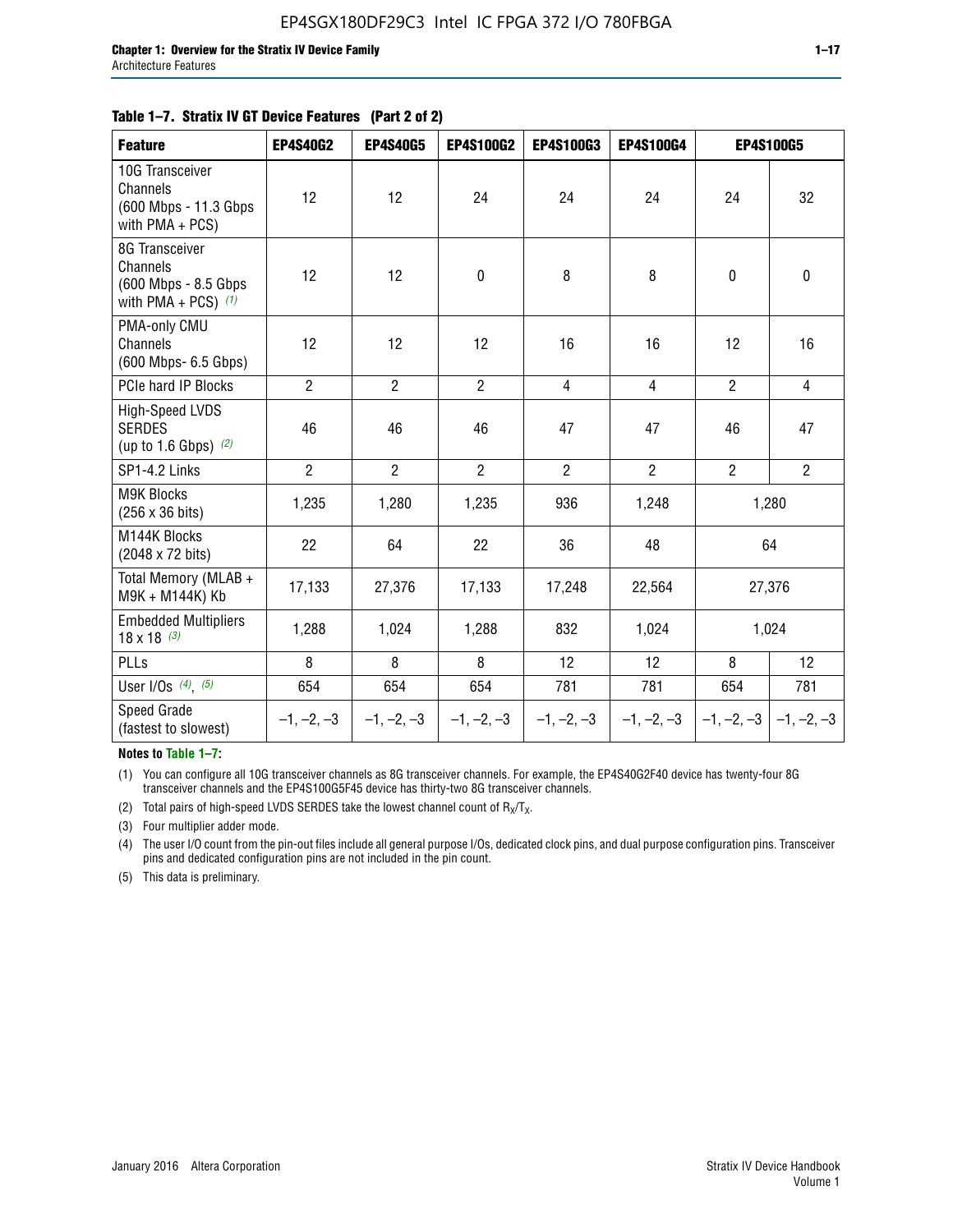Table 1–8 lists the resource counts for the Stratix IV GT devices.

| <b>Device</b>                      | <b>1517 Pin</b><br><b>1932 Pin</b><br>$(40 \text{ mm} \times 40 \text{ mm})$ (3)<br>(45 mm x 45 mm) |     |  |
|------------------------------------|-----------------------------------------------------------------------------------------------------|-----|--|
| <b>Stratix IV GT 40 G Devices</b>  |                                                                                                     |     |  |
| EP4S40G2                           | F40                                                                                                 |     |  |
| EP4S40G5                           | H40 $(4)$ , $(5)$                                                                                   |     |  |
| <b>Stratix IV GT 100 G Devices</b> |                                                                                                     |     |  |
| EP4S100G2                          | F40                                                                                                 |     |  |
| EP4S100G3                          |                                                                                                     | F45 |  |
| EP4S100G4                          |                                                                                                     | F45 |  |
| EP4S100G5                          | H40 $(4)$ , $(5)$                                                                                   | F45 |  |

#### **Notes to Table 1–8:**

(1) This table represents pin compatability; however, it does not include hard IP block placement compatability.

- (2) Devices under the same arrow sign have vertical migration capability.
- (3) When migrating between hybrid and flip chip packages, there is an additional keep-out area. For more information, refer to the *[Altera Device Package Information Data Sheet](http://www.altera.com/literature/ds/dspkg.pdf)*.
- (4) EP4S40G5 and EP4S100G5 devices with 1517 pin-count are only available in 42.5-mm x 42.5-mm Hybrid flip chip packages.
- (5) If you are using the hard IP block, migration is not possible.

Table 1–9 lists the Stratix IV GT on-package decoupling information.

**Table 1–9. Stratix IV GT Device On-Package Decoupling Information** *(1)*

| <b>Ordering</b><br><b>Information</b> | Vcc                                 | <b>V<sub>CCIO</sub></b> | V <sub>CCL GXB</sub>            | V <sub>CCA L/R</sub> | V <sub>CCT L/R</sub> | V <sub>CCR_L/R</sub> |
|---------------------------------------|-------------------------------------|-------------------------|---------------------------------|----------------------|----------------------|----------------------|
| EP4S40G2F40                           | $2 \times 1$ uF + $2 \times 470$ nF | 10 nF per bank $(2)$    | 100 nF per<br>transceiver block | $100$ nF             | $100$ nF             | 100 nF               |
| EP4S100G2F40                          |                                     |                         |                                 |                      |                      |                      |
| EP4S100G3F45                          |                                     | 10 nF per bank $(2)$    | 100 nF per<br>transceiver block | $100$ nF             | $100$ nF             | $100$ nF             |
| EP4S100G4F45                          |                                     |                         |                                 |                      |                      |                      |
| EP4S40G5H40                           | $4\times1$ uF + $4\times470$ nF     |                         |                                 |                      |                      |                      |
| EP4S100G5H40                          |                                     |                         |                                 |                      |                      |                      |
| EP4S100G5F45                          |                                     |                         |                                 |                      |                      |                      |

**Notes to Table 1–9:**

(1) Table 1–9 refers to production devices on-package decoupling. For more information about decoupling design of engineering sample (ES) devices, contact [Altera Technical Support](http://mysupport.altera.com/eservice/login.asp).

(2) For I/O banks  $3(*)$ ,  $4(*)$ ,  $7(*)$ , and  $8(*)$  only. There is no OPD for I/O bank  $1(*)$ ,  $2(*)$ ,  $5(*)$ , and  $6(*)$ .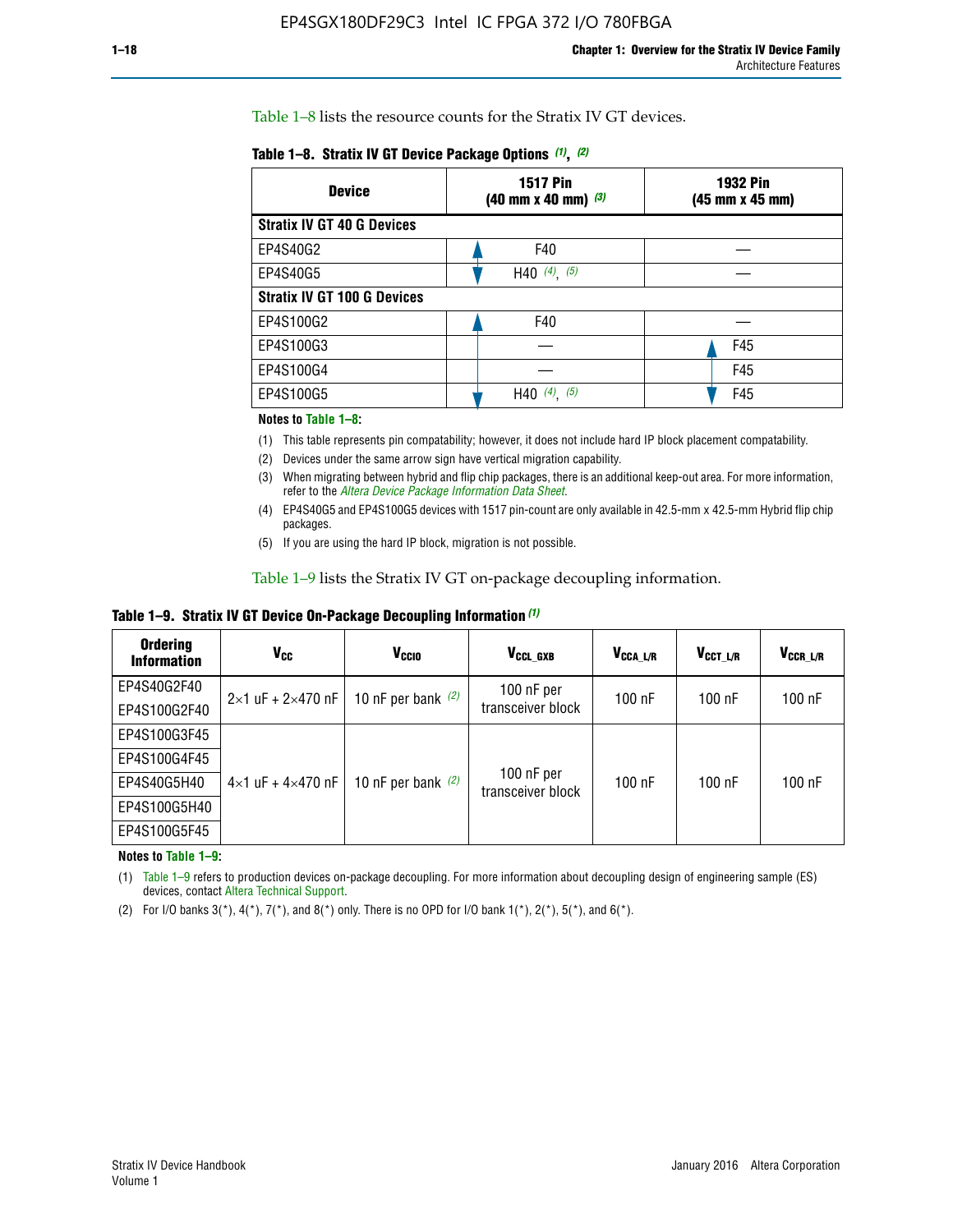# **Integrated Software Platform**

The Quartus II software provides an integrated environment for HDL and schematic design entry, compilation and logic synthesis, full simulation and advanced timing analysis, SignalTap II Logic Analyzer, and device configuration of Stratix IV designs. The Quartus II software provides the MegaWizard<sup> $M$ </sup> Plug-In Manager user interface to generate different functional blocks, such as memory, PLL, and digital signal processing logic. For transceivers, the Quartus II software provides the ALTGX MegaWizard Plug-In Manager interface that guides you through configuration of the transceiver based on your application requirements.

The Stratix IV GX and GT transceivers allow you to implement low-power and reliable high-speed serial interface applications with its fully reconfigurable hardware, optimal signal integrity, and integrated Quartus II software platform.

For more information about the QuarJanuary2016tus II software features, refer to the *[Quartus II Handbook](http://www.altera.com/literature/lit-qts.jsp)*.

# **Ordering Information**

This section describes the Stratix IV E, GT, and GX devices ordering information. Figure 1–4 shows the ordering codes for Stratix IV GX and E devices.



#### **Figure 1–4. Stratix IV GX and E Device Packaging Ordering Information**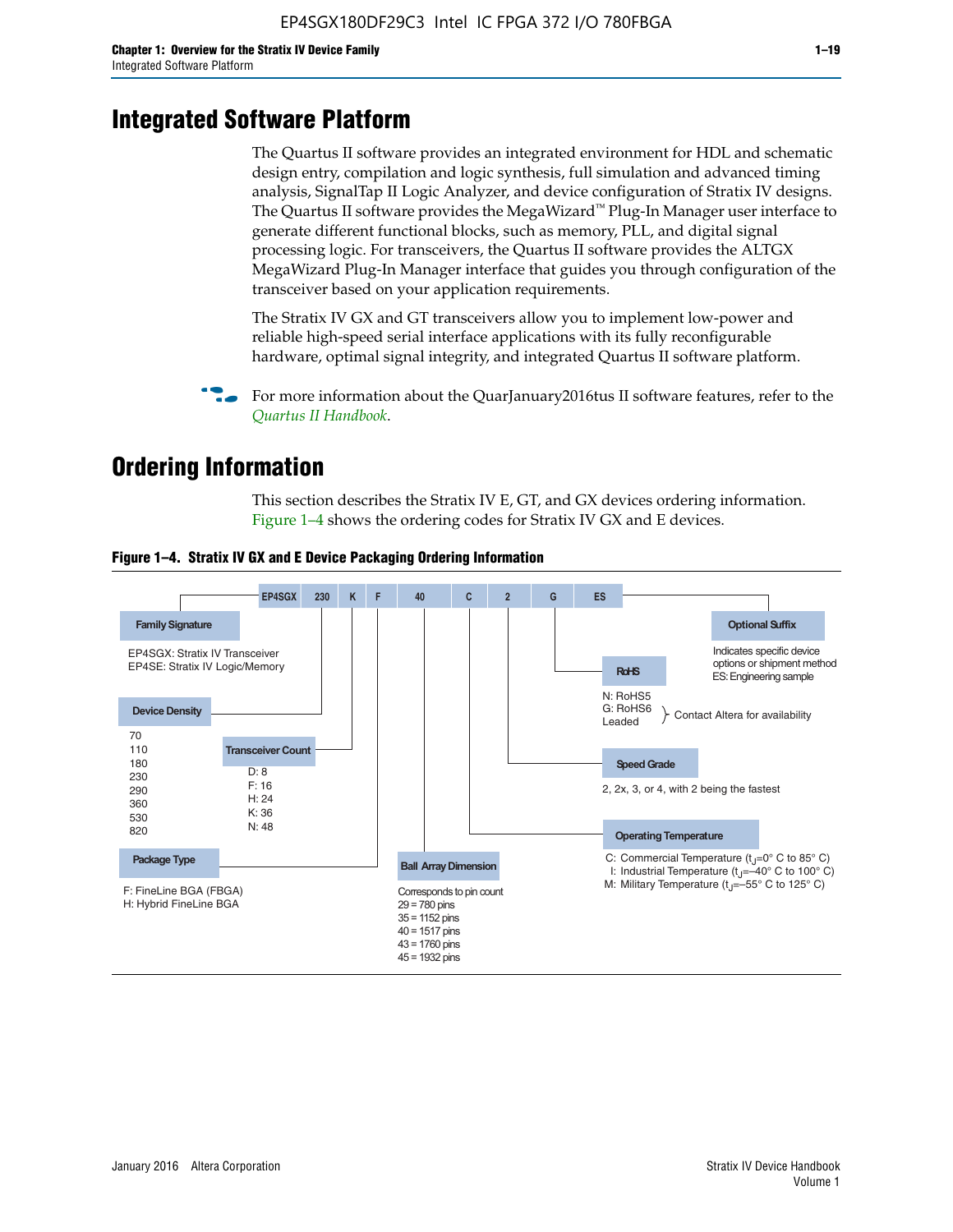Figure 1–5 shows the ordering codes for Stratix IV GT devices.





# **Document Revision History**

Table 1–10 lists the revision history for this chapter.

| Table 1–10. Document Revision History (Part 1 of 2) |  |  |  |  |  |
|-----------------------------------------------------|--|--|--|--|--|
|-----------------------------------------------------|--|--|--|--|--|

| <b>Date</b>       | <b>Version</b> | <b>Changes</b>                                           |
|-------------------|----------------|----------------------------------------------------------|
| January 2016      | 3.5            | <b>Updated Figure 1–4 with new RoHS information</b>      |
| September 2012    | 3.4            | ■ Updated Table $1-1$ to close FB #30986.                |
|                   |                | ■ Updated Table 1–2 and Table 1–5 to close FB $#31127$ . |
| June 2011         | 3.3            | $\blacksquare$ Added military temperature to Figure 1–4. |
| February 2011     |                | ■ Updated Table $1-7$ and Table $1-8$ .                  |
|                   | 3.2            | $\blacksquare$ Applied new template.                     |
|                   |                | Minor text edits.                                        |
| <b>March 2010</b> |                | ■ Updated Table 1–1, Table 1–2, and Table 1–7.           |
|                   | 3.1            | ■ Updated Figure $1-3$ .                                 |
|                   |                | ■ Updated the "Stratix IV GT Devices" section.           |
|                   |                | Added two new references to the Introduction section.    |
|                   |                | Minor text edits.                                        |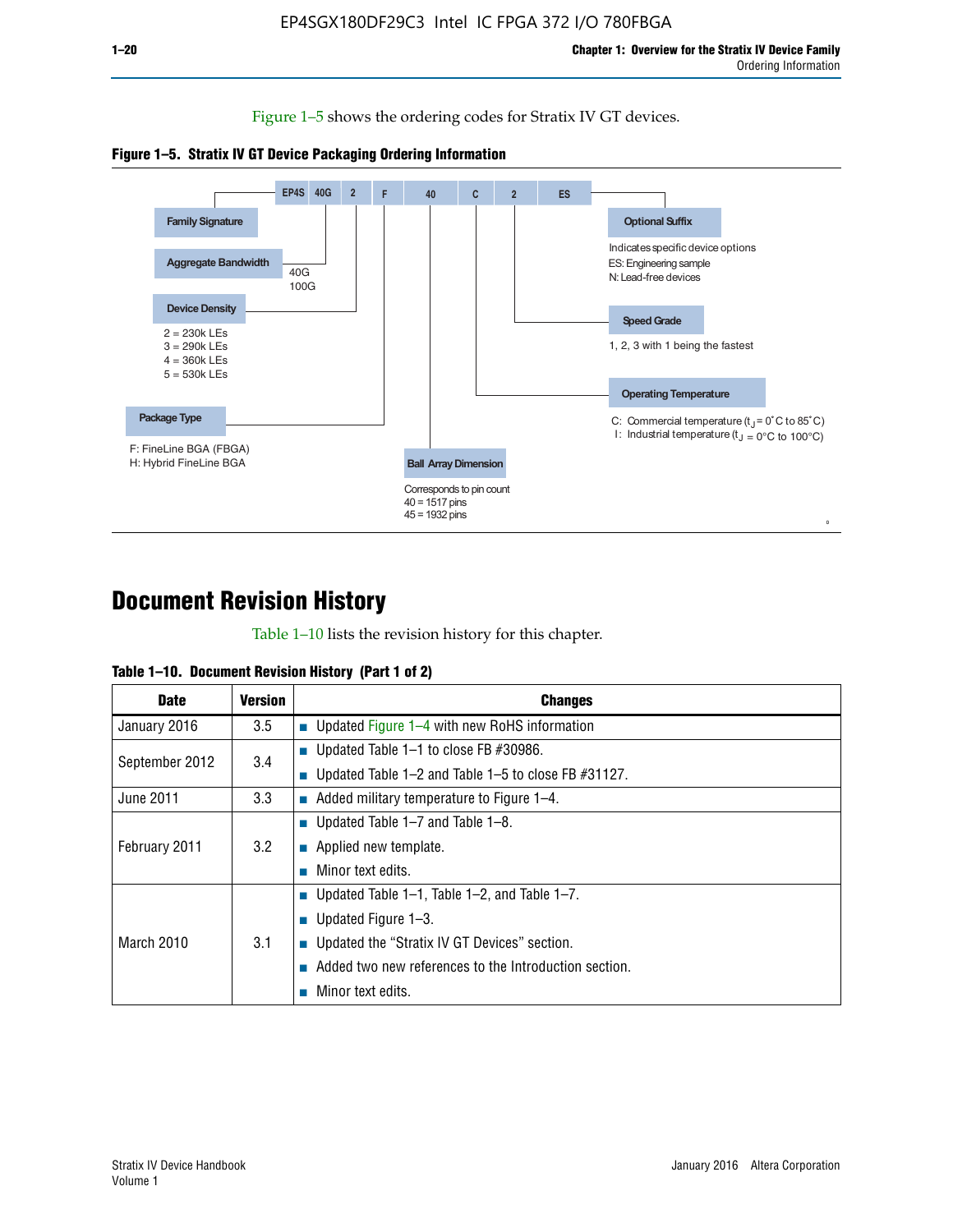## **Table 1–10. Document Revision History (Part 2 of 2)**

| <b>Date</b>      | <b>Version</b> | <b>Changes</b>                                                                                                                                                                                                                                                                    |  |  |
|------------------|----------------|-----------------------------------------------------------------------------------------------------------------------------------------------------------------------------------------------------------------------------------------------------------------------------------|--|--|
|                  |                | ■ Updated the "Stratix IV Device Family Overview", "Feature Summary", "Stratix IV GT<br>Devices", "High-Speed Transceiver Features", "FPGA Fabric and I/O Features", "Highest<br>Aggregate Data Bandwidth", "System Integration", and "Integrated Software Platform"<br>sections. |  |  |
| November 2009    | 3.0            | $\blacksquare$ Added Table 1-3, Table 1-6, and Table 1-9.                                                                                                                                                                                                                         |  |  |
|                  |                | $\blacksquare$ Updated Table 1-1, Table 1-2, Table 1-4, Table 1-5, Table 1-7, and Table 1-8.                                                                                                                                                                                      |  |  |
|                  |                | ■ Updated Figure 1–3, Figure 1–4, and Figure 1–5.                                                                                                                                                                                                                                 |  |  |
|                  |                | $\blacksquare$ Minor text edits.                                                                                                                                                                                                                                                  |  |  |
| <b>June 2009</b> | 2.4            | $\blacksquare$ Updated Table 1-1.                                                                                                                                                                                                                                                 |  |  |
|                  |                | Minor text edits.                                                                                                                                                                                                                                                                 |  |  |
|                  |                | $\blacksquare$ Added Table 1–5, Table 1–6, and Figure 1–3.                                                                                                                                                                                                                        |  |  |
|                  |                | $\blacksquare$ Updated Figure 1-5.                                                                                                                                                                                                                                                |  |  |
| April 2009       | 2.3            | Updated Table $1-1$ , Table $1-2$ , Table $1-3$ , and Table $1-4$ .                                                                                                                                                                                                               |  |  |
|                  |                | ■ Updated "Introduction", "Feature Summary", "Stratix IV GX Devices", "Stratix IV GT<br>Devices", "Architecture Features", and "FPGA Fabric and I/O Features"                                                                                                                     |  |  |
|                  | 2.2            | ■ Updated "Feature Summary", "Stratix IV GX Devices", "Stratix IV E Device", "Stratix IV<br>GT Devices", "Signal Integrity"                                                                                                                                                       |  |  |
| March 2009       |                | Removed Tables 1-5 and 1-6                                                                                                                                                                                                                                                        |  |  |
|                  |                | Updated Figure 1-4                                                                                                                                                                                                                                                                |  |  |
|                  |                | ■ Updated "Introduction", "Feature Summary", "Stratix IV Device Diagnostic Features",<br>"Signal Integrity", "Clock Networks", "High-Speed Differential I/O with DPA and Soft-<br>CDR", "System Integration", and "Ordering Information" sections.                                |  |  |
|                  |                | Added "Stratix IV GT 100G Devices" and "Stratix IV GT 100G Transceiver Bandwidth"<br>sections.                                                                                                                                                                                    |  |  |
| March 2009       | 2.1            | <b>Updated Table 1–1, Table 1–2, Table 1–3, and Table 1–4.</b>                                                                                                                                                                                                                    |  |  |
|                  |                | $\blacksquare$ Added Table 1-5 and Table 1-6.                                                                                                                                                                                                                                     |  |  |
|                  |                | ■ Updated Figure $1-3$ and Figure $1-4$ .                                                                                                                                                                                                                                         |  |  |
|                  |                | $\blacksquare$ Added Figure 1-5.                                                                                                                                                                                                                                                  |  |  |
|                  |                | Removed "Referenced Documents" section.                                                                                                                                                                                                                                           |  |  |
|                  | 2.0            | Updated "Feature Summary" on page 1-1.                                                                                                                                                                                                                                            |  |  |
|                  |                | ■ Updated "Stratix IV Device Diagnostic Features" on page 1-7.                                                                                                                                                                                                                    |  |  |
| November 2008    |                | Updated "FPGA Fabric and I/O Features" on page 1-8.                                                                                                                                                                                                                               |  |  |
|                  |                | $\blacksquare$ Updated Table 1-1.                                                                                                                                                                                                                                                 |  |  |
|                  |                | Updated Table 1-2.                                                                                                                                                                                                                                                                |  |  |
|                  |                | Updated "Table 1-5 shows the total number of transceivers available in the Stratix IV GT<br>Device." on page 1-15.                                                                                                                                                                |  |  |
| <b>July 2008</b> | 1.1            | Revised "Introduction".                                                                                                                                                                                                                                                           |  |  |
| May 2008         | 1.0            | Initial release.                                                                                                                                                                                                                                                                  |  |  |